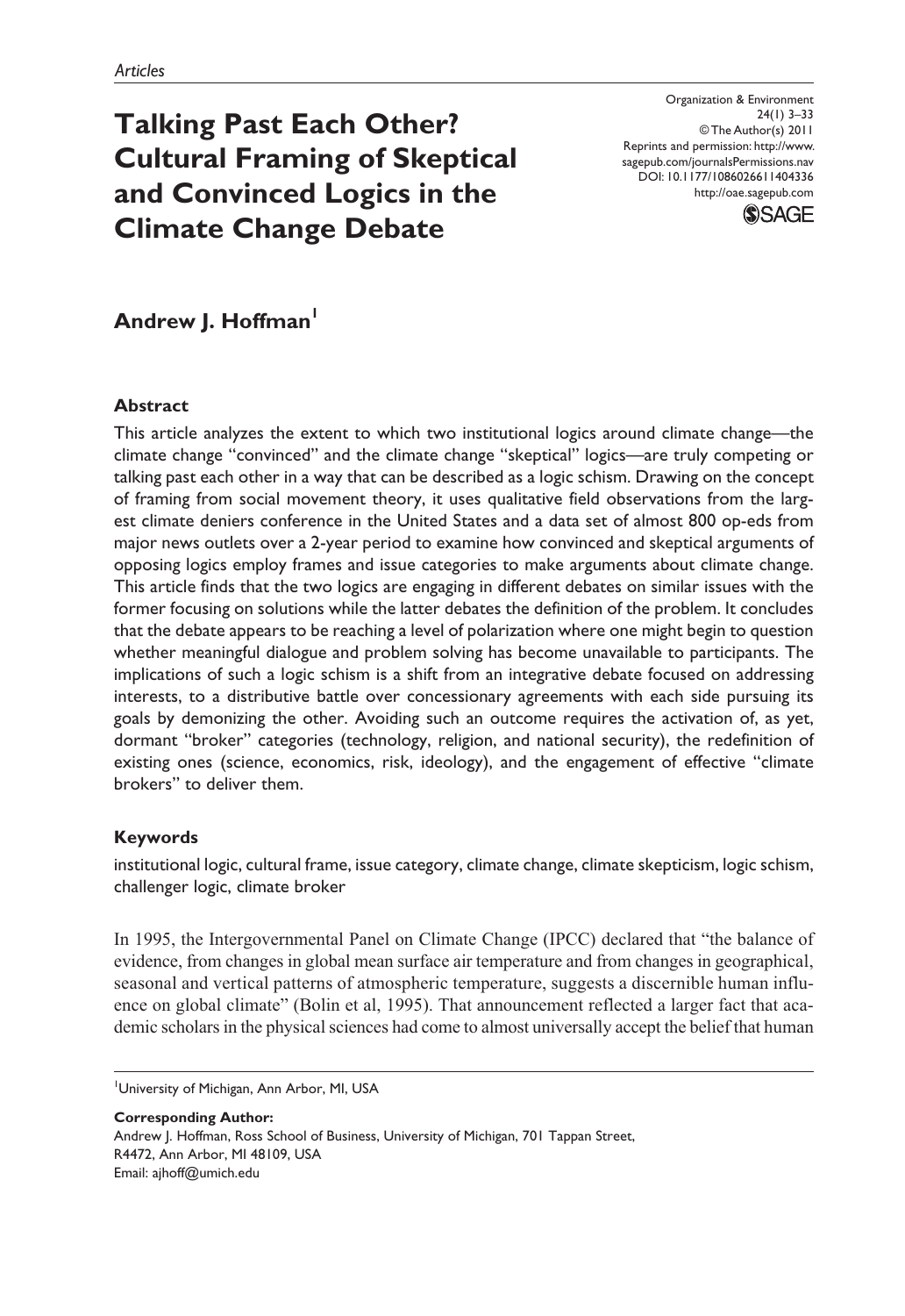activity was a major cause of greenhouse gas (GHG) emissions and that these emissions were influencing changes in the global climate.<sup>1</sup> Oreskes's (2004) survey of scientific journals confirms this claim, finding that no research papers published between 1993 and 2003 in the peerreviewed literature disagreed with the consensus view of the IPCC.

In the face of such scientific support, most social scientists also adopted the idea that anthropogenic climate change was real. While attention to climate change in the social and managerial sciences was slower to develop than in the physical sciences (Goodall, 2008), recent attention to the issue by business and social science researchers has largely neglected debates over the reality of climate change and focused almost exclusively on an assessment of strategy options available to individuals and organizations to address the issue. Many policy makers, businesses, nongovernmental organizations, and the general public shared this acceptance of climate change science as well. A nationally representative sample of the U.S. citizenry showed that 71% of U.S. citizens said they believed in the science of climate change at the beginning of 2008 (Pew Research Center, 2009).

In short, all of these communities had overwhelmingly adopted the view that anthropogenic climate change was a problem and treated this view as a dominant institutional logic. As "the belief systems that furnish guidelines for practical action" (Rao, Monin, & Durand. 2003, p. 795), institutional logics are a critical starting point for understanding the underlying beliefs (Scott, 2001) shaping the climate change debate. However, as Friedland and Alford (1991) explicitly note, institutions inherently contain contradictions and multiple logics are often available to individuals and organizations as they operate within them. This means that along with the dominant logic that climate change is a serious problem warranting action, there also exists a challenger logic (McAdam & Scott, 2005) that asserts that climate change is not a problem at all.

Unfortunately, much of our social science research either takes a relatively dismissive attitude toward those who challenge the scientific view that climate change is real—dubbed "climate skeptics" or "climate deniers"—or subscribes to them sinister motives and neglects their beliefs altogether (see McCright & Dunlap, 2000, 2003, for exceptions). This nearly complete neglect and/or dismissal of a challenger climate logic however, has proven to be a significant oversight on the part of social science researchers in the organizational and policy fields. Within the past 3 years, the logic that climate change is a problem has faced renewed challenge. As a result, scholars, politicians, activists, and business representatives adhering to the dominant logic have recently experienced something akin to "climate whiplash" around the issue.

The shift in the debate began in the fall of 2009 with a series of events that galvanized the climate denier movement and created confusion within the general public. First, the integrity of the scientific community was called into question in November 2009 when a long series of e-mails among climate scientists at the University of East Anglia were released. Dubbed "climategate" by the media, climate deniers claimed the e-mails proved that prominent climate scientists had manipulated and withheld data that disproved the severity of climate change. Subsequent investigations cleared the scientists of wrongdoing (Adam, 2010), although these investigations also called for more transparent communication among climate scientists about data. Additionally, the IPCC publicly apologized in January 2010 for inaccurate claims in the Working Group II document of the 2007 IPCC Fourth Assessment Report that the Himalayan glaciers would likely melt by 2035 (Parry, Canziani, Palutikof, van der Linden, & Hanson, 2007). In the same month, IPCC chair Dr. Rajendra K. Pachauri was accused by a British newspaper of having a financial conflict of interest in his role as chair and personally profiting from climate change science.

Prominent climate deniers quickly adopted these events as a basis for challenging the notion that climate change is a legitimate problem. Coincident with this denier attention was a sharp drop in public acceptance of the reality of climate change. In 2009, a nationally representative survey conducted by the Pew Research Center (2009) showed that belief in the science of climate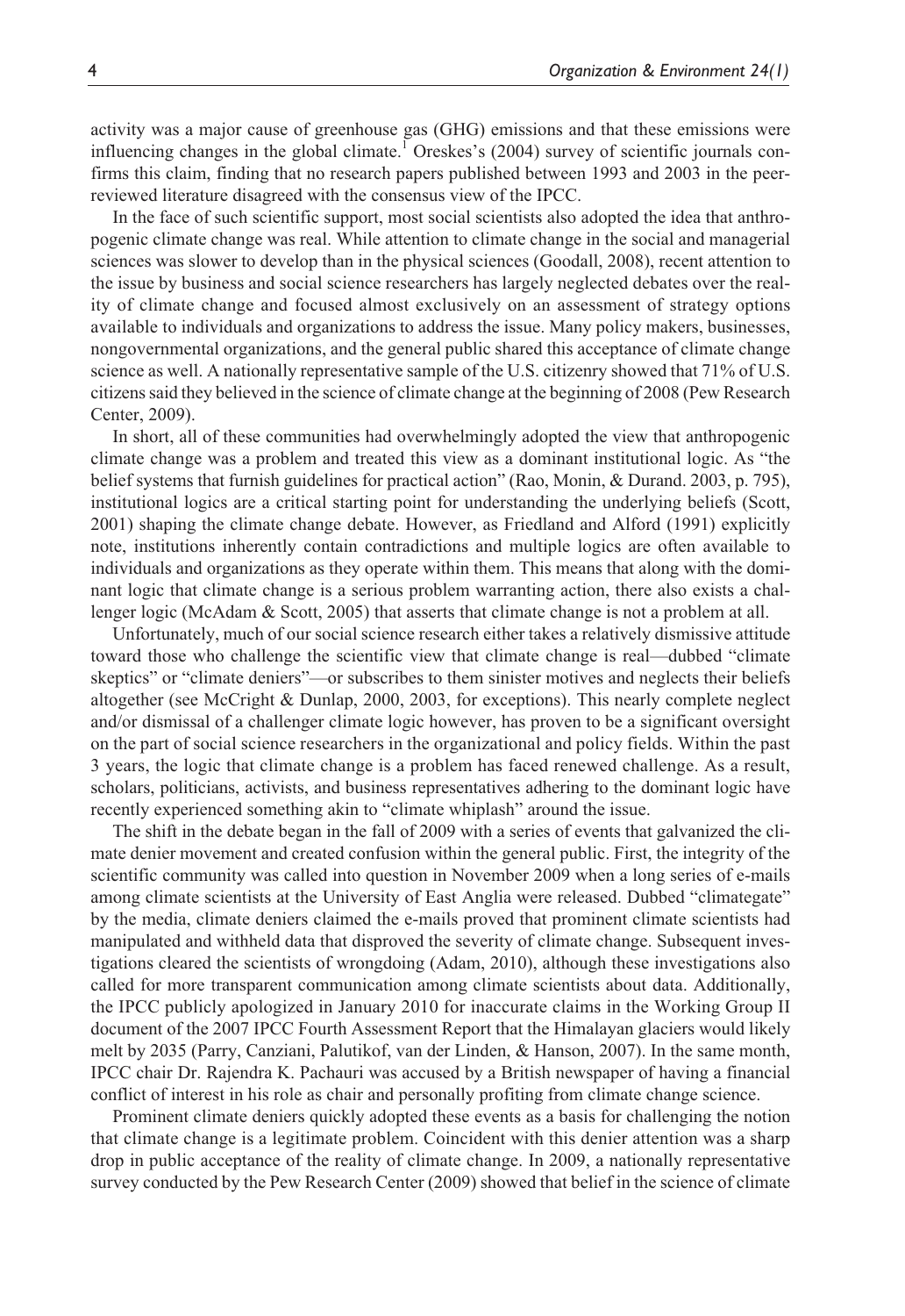change declined from 71% to 57% among Americans between April 2008 and October 2009. Although the Pew Center suggested that the decline may have been due to the severe economic recession that the United States was experiencing (Derbyshire, 2009), the impact of these events on the public discourse around climate change has made it clear that the problem is not a broadly accepted institutional logic and that more than scientific data and analysis are at play in shaping the debate over climate change.

This article seeks to expand our understanding of the climate debate by examining it through the lens of cultural and institutional theories (Bazerman & Hoffman, 1999; Hoffman, 2010; Hulme, 2009; Scott, 2001). Although largely exploratory in nature, it provides a preliminary descriptive analysis of the cultural and social landscape of the climate debate in the United States. Its goal is to examine the presence of ideological and cultural influences on both the definition of the problem and consideration of solutions. As a cultural issue, climate change engages embedded values around issue categories related to religion, economics, risk, freedom, national security, and others (Hulme, 2009). We are, in fact, in what Kuhn (1970) refers to as "revolutionary science," a period of crisis when an anomalous event or issue challenges the dominant order. As social scientists, our role is to pursue explanations for these challenges and my hope is to spur more social science research on the conflict over climate change at the individual and organizational levels of analysis.

Surprisingly, we do not yet have a framework to talk about the climate debate in the social realm. Drawing on my own training in organizational theory, I rely on social movement theory on framing (Benford & Snow, 2000) and the concept of institutional logics (Friedland & Alford, 1991; Thornton & Ocasio, 2008) to examine the debate over climate change. I treat the issue as a contested terrain in which competing movements engage in discursive debates—or framing battles—over the interpretation of the problem and the necessity and nature of solutions. These movements possess competing institutional logics regarding climate change—what I am calling the "climate change convinced" and "climate change skeptical" logics (for the remainder of the article, these groups will be referred to as simply "convinced" and "skeptical")—which are communicated through a variety of issue categories (e.g., science, risk, political ideology, and others) and cultural frames (e.g., diagnostic, prognostic, and motivational; Benford & Snow, 2000).

In this analysis, I am careful to distinguish between the organized "climate denier" movement and the broader "skeptical" population. Whereas the organized denier movement is a collective social movement run by professional advocacy organizations working to discredit climate change, such as the Heartland Institute, and conservative think tanks, that produce research and white papers, such as the Cato Institute, the "skeptical" label is ascribed to a population who are doubtful about climate change or the motivations behind calls for climate action in the broader population. Figure 1 shows a stylized depiction of these populations based on opinion polling data from the Pew Research Center (2009). Climate change deniers and believers occupy the extreme positions in the debate, employing a logic that is fairly closed to debate or engagement. The convinced and skeptical populations occupy a more central position in the debate, actively asking questions and debating the issues. A fifth group of those that are disengaged on climate change might also be found in a position between these two groups (Leiserowitz, Maibach, & Roser-Renouf, 2008).

To explore how competing logics are presented within the debate over climate change, I examine the issue categories and cultural frames employed by both convinced and skeptical authors in U.S. newspaper editorials between 2007 and 2009. A critical question is whether these competing movements are engaged in common debate or whether they are "talking past each other" in what amounts to a "logic schism." I also seek to uncover which categories and frames from the climate denier movement resonate within the skeptical population by drawing on qualitative field research collected at the largest climate denier conference in the United States and recent work on the denier movement by others (McCright & Dunlap, 2000, 2003; Oreskes & Conway, 2010).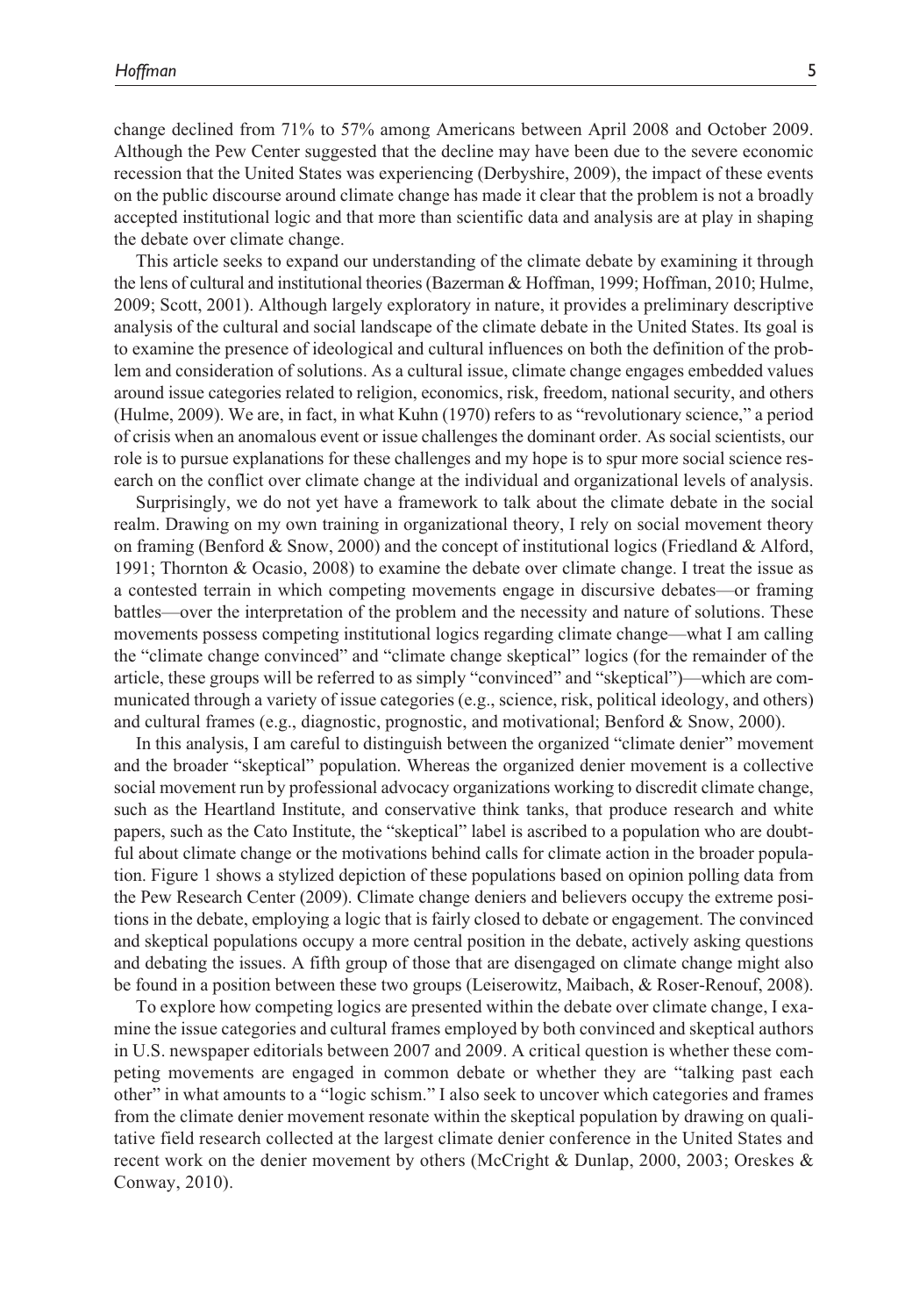

**Figure 1.** A stylized distribution of American public positions on climate change

# **Literature Review**

Similar to all environmental issues, the issue of climate change is institutionally and culturally rooted (Bazerman & Hoffman, 1999; Hoffman, 2010; Hulme, 2009). Although technological and economic activity may be the direct cause of GHG emissions, cultural norms and societal institutions guide the development of that activity (Bazerman & Hoffman, 1999) in a broad scope of institutional domains: scientific, political, social, and economic (Rosa & Dietz, 1998). But one central aspect of institutions is their resistance to change. In fact, inertia is a primary defining characteristic of institutions (DiMaggio, 1995; DiMaggio & Powell, 1983, Hannan & Freeman, 1977). This inertia may be due to the strength of the taken-for-grantedness of institutional beliefs. Organizations and individuals abide by them often without conscious thought (Zucker, 1983), as they form a culturally supported and conceptually correct basis of legitimacy that becomes unquestioned. But at times, institutional inertia is politically inflected and organizations and individuals mount concerted efforts to promote or resist change based on the ways in which their interests are affected (Fiss & Hirsch, 2005).

Recent and successful efforts by organizational researchers to move beyond institutional isomorphism and stability to explore the dynamics of such activities (Creed, Scully, & Austin, 2002; Emirbayer & Mische 1998; Greenwood & Hinings, 1996) have led to an incorporation of social movement theories of mobilization and contestation to remedy the stability and inertia biases in the institutional literature (Davis, McAdam, Scott, & Zald, 2005; Rao & Giorgi, 2006; Rao et al., 2003; Rao, Morrill, & Zald, 2002; Weber, Heinze, & DeSoucey, 2008). Following this research direction, this article combines organizational theories of logics with social movement theories of framing to understand societal conflict over the meaning of climate change and the action it requires.

# *Social Movements and Field-Level Debates*

Recent discussions in institutional theory have examined the extent to which agents form political networks and coalitions collation act as "important motors of institution-building, deinstitutionalization, and reinstitutionalization in organizational fields" (Rao et al., 2003, p. 796). This conception provides a bridge between institutional theory and social movement theory (Davis et al., 2005),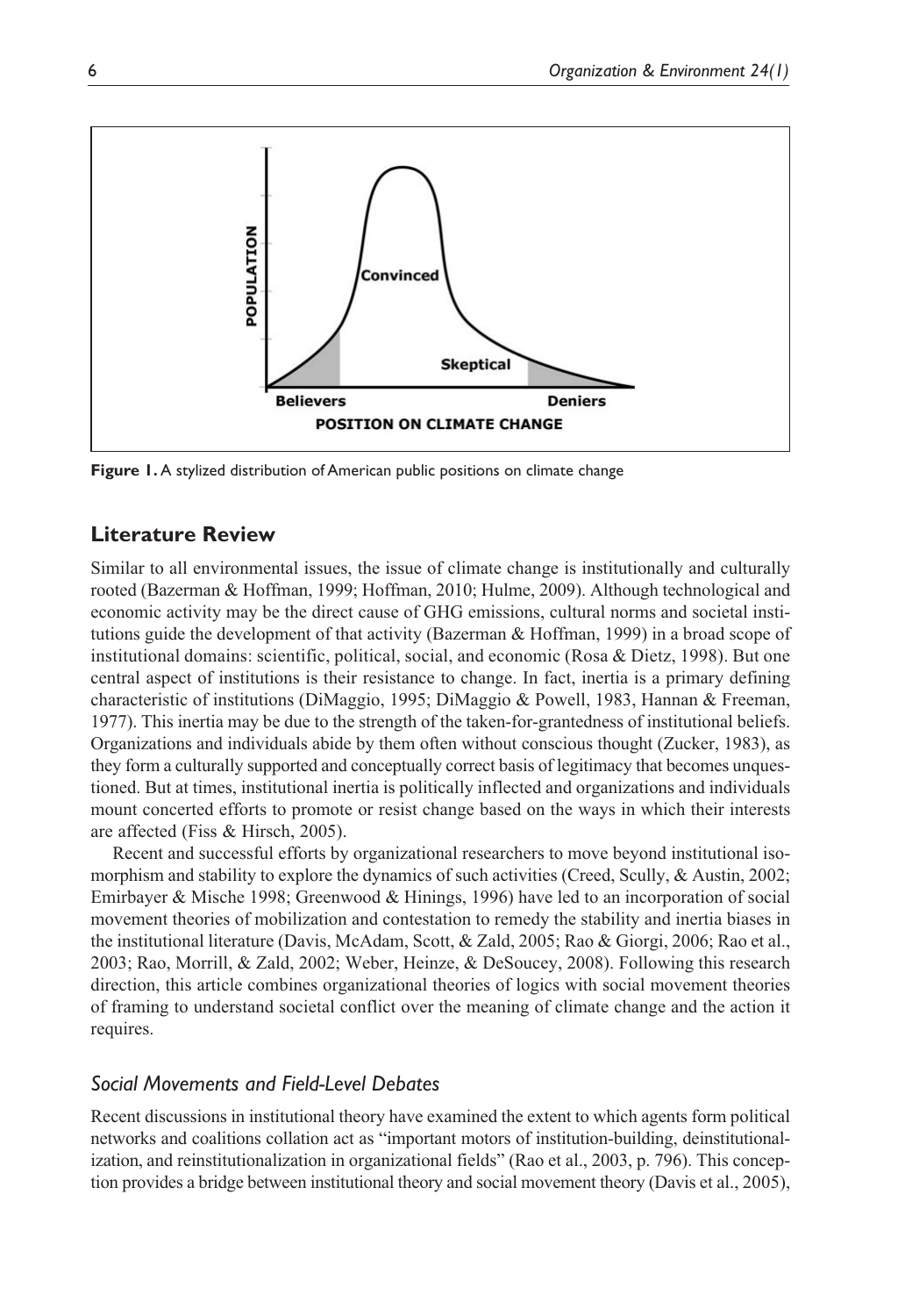focusing attention on the ability of social movements to give rise to new organizational fields and change the demography of existing organizational fields (Rao et al., 2002).

In this contest, social movement organizations with similar preferences for change constitute a social movement industry, a unit of analysis not unlike the organizational field. Change agents become part of these collective movements, using shared and accumulated resources and power to "overcome historical inertia, undermine the entrenched power structures in the field or triumph over alternative projects of change" (Guillen, 2006, p. 43). These actions are often conducted in opposition to others in similarly configured collective movements (Meyer & Staggenborg, 1996; Zald & Useem, 1987). Thus, social debates on contested issues are often dominated by polarized groups seeking to alter the dominant logics that permeate the broader debate within multiple constituencies, most notably within the policy realm.

On the issue of climate change, social movement actors have actively mobilized to influence the form and direction of the broader debate. In the climate "denier" movement, there are groups such as the Heartland Institute, Cato Institute, Hoover Institute, Competitive Enterprise Institute, and others. In the climate "believer" movement, there are groups such as the IPCC, the National Academies of Science, the Center for American Progress, the Environmental Defense Fund, and others. The engagement between the opposing movements has had notable influence within specific constituencies that lie between them, within the general public and the social debate over the problems and solutions to climate change.

Consider, for example, the demographic dynamics of the recent shift in beliefs about climate change within the American public. The largest shifts in beliefs from 2008 to 2009 occurred at the extremes of the debate. The percentage of respondents claiming climate change to be "very serious" dropped from 44 to 35 percent and those who see it as "not a problem" increased from 11 to 17 percent (Pew Research Center, 2009). These extreme positions are where one might expect members of the most engaged citizens to reside and can provide views of the contested nature of the debate. But while such surveys provide invaluable snapshots regarding where particular parts of public opinion stands on climate, they do not explain *why* these shifts occur or *how* they might weaken or strengthen climate resistance away from the extremes and more toward the broader social and policy realms. Studying the logics, categories and frames that are employed within the climate conflict presently occurring is one way to gain traction in this effort (see Norgaard, 2006 as an example).

### *Institutional Logics, Frames, and Issue Categories*

Logics can be observed at the level of "organizations, markets, industries, inter-organizational networks, geographic communities and organizational field" (Nigam & Ocasio, 2010, p. 825), and there are frequently competing logics battling for dominance within any given level (McAdam & Scott, 2005). Logics "define the norms, values and beliefs that structure the cognition of actors in organizations and provide a collective understanding of how strategic interests and decisions are formulated" (Thornton, 2002, p. 82) and describe the practices and beliefs embedded within institutions and populations within them. As such, they provide the "organizing principles for institutionalized practices in social systems" (Nigam & Ocasio, 2010, p. 823). So, for example, the institutional logic of capitalism is the "accumulation and the commodification of human activity; that of the state is rationalization and the regulation of human activity by legal and bureaucratic hierarchies (Friedland & Alford, 1991, p. 248). These are the "axial principles of organization and action based on cultural discourses and strategic practices prevalent in different institutional or societal sectors" (Thornton, 2004, p. 2).

On the issue of climate change, we are in a period of flux in which an understanding of the issue and its possible solutions has not yet been fully resolved, despite perspectives within the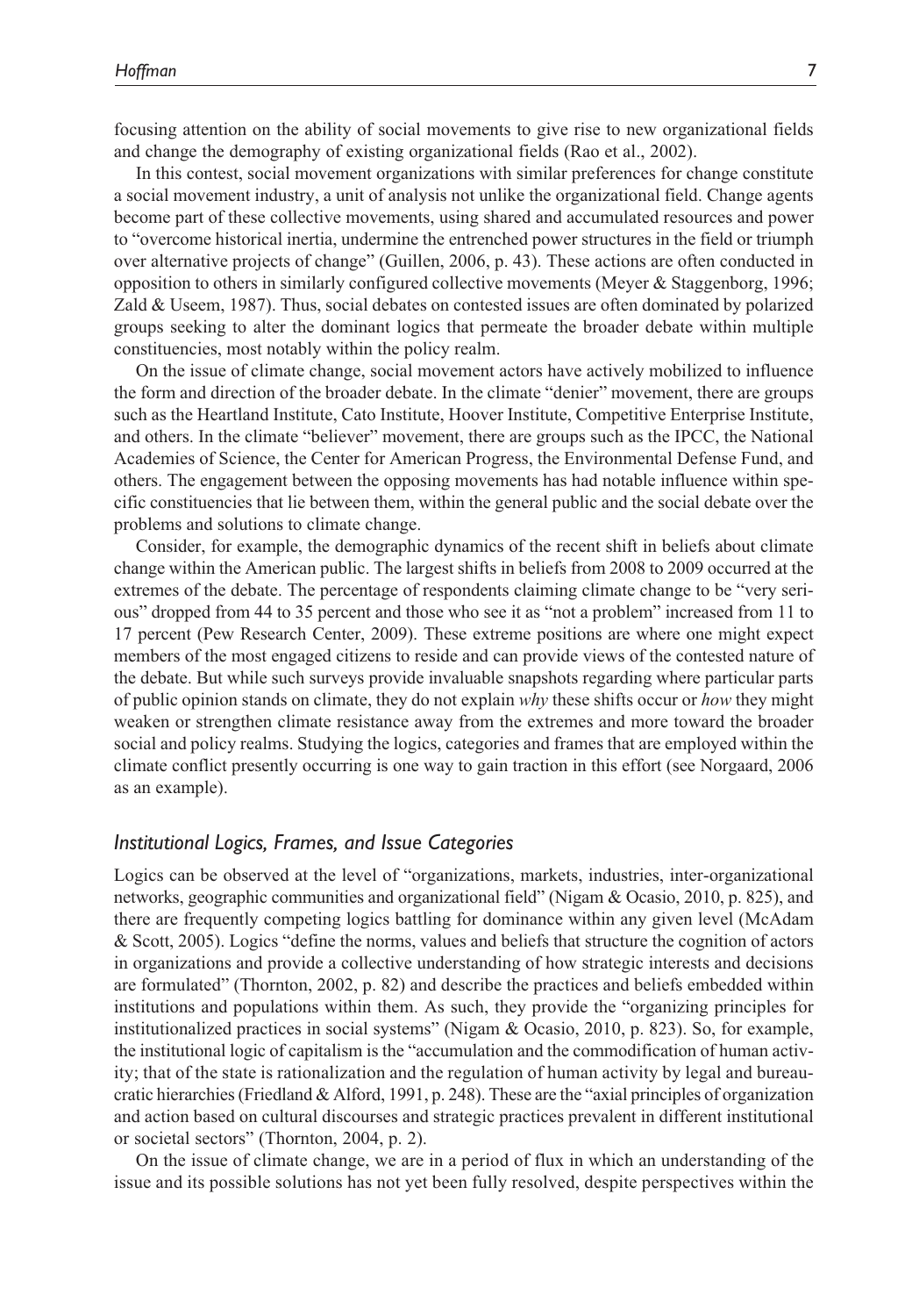academy that it has. As a challenge to the existing scientific and political order has emerged, conflicts and tension between competing logics are brought to the surface through framing debates and discursive contests. The domain in which these challenges are resolved can be described as an institutional "field of struggles" (Bourdieu &Wacquant, 1992) where convinced and skeptical logics are presented and promoted for dominance in describing the emergent and accepted conception of reality.

The skeptical logic has been described as relatively hierarchical and individualistic in nature. Consistent with a capitalist market logic, those who employ this logic will be skeptical of environmental risks, as such beliefs would justify restricting commerce and individual freedom. Conversely, the convinced logic has been described as being more egalitarian and communitarian in nature. Those who employ this logic will be inclined to accept environmental risks because they resent unrestrained commerce and self-interested behavior and readily accept that such activities are dangerous and worthy of regulation (Douglas & Wildavsky, 1982; Kahan, Braman and Jenkins-Smith, 2010; Rayner, 1992). In the field of struggles that exists between these competing logics, those embracing the dominant logic set the rules of the game, and challengers seek to change those rules by replacing dominant principles and actions with logics of their own. The outcomes of such contests have wide-ranging implications for society and social structure, often creating new policy domains and new market segments (Weber et al., 2008).

Tightly linked to logics is the concept of cultural frames and framing processes. Although "both refer to ideas and belief systems and recognize the role they play in providing direction, motivation, meaning and coherence" (McAdam & Scott, 2005, p. 16), logics refer to the power of dominant ideologies and shared worldviews, and frames are used to present and articulate those worldviews. Where institutional ideologies can be thought of as the core beliefs that drive a movement, framing is the strategies of promoting a particular logic. Frames become particularly salient with groups that seek to challenge the dominant logics (McAdam and Scott, 2005) as they are critical for mobilizing a movement and lend structure and organization to a set of specific practices (Swidler, 1986; Weber et al., 2008).

In this article, I focus on three types of collective action frames that social movement organizations typically employ—diagnostic, prognostic, and motivational (Benford & Snow, 2000). Diagnostic frames define problems and focus blame or responsibility, whereas prognostic frames suggest what is to be done about them, and motivational frames tell participants why they should act (Benford & Snow, 2000). These frames are not independent but interconnected. For example, the identification and definition of particular problems within the diagnostic frames can "constrain the range of possible reasonable solutions and strategies advocated" within prognostic frames (Benford & Snow, 2000, p. 616). Motivational frames also provide the rationale for diagnostic and prognostic frames and may include vocabularies of severity, urgency, efficacy, and propriety (Benford, 1993).

The third and final concept in this article is that of the issue category. These are the empirical topics or subjects that underpin logics and form the center around which logics and frames are employed. Hulme (2009) has presented seven such categories, which will form the initial structure for this article. These include science, economics, religion, psychology, media, development, and governance.

# *A Logic Schism*

By analyzing the frames and categories used by proponents of the convinced and skeptical logics, this article seeks to take a first step in uncovering whether these competing logics represent a schism that cannot be resolved. Such schisms arise due to linguistic and value differences that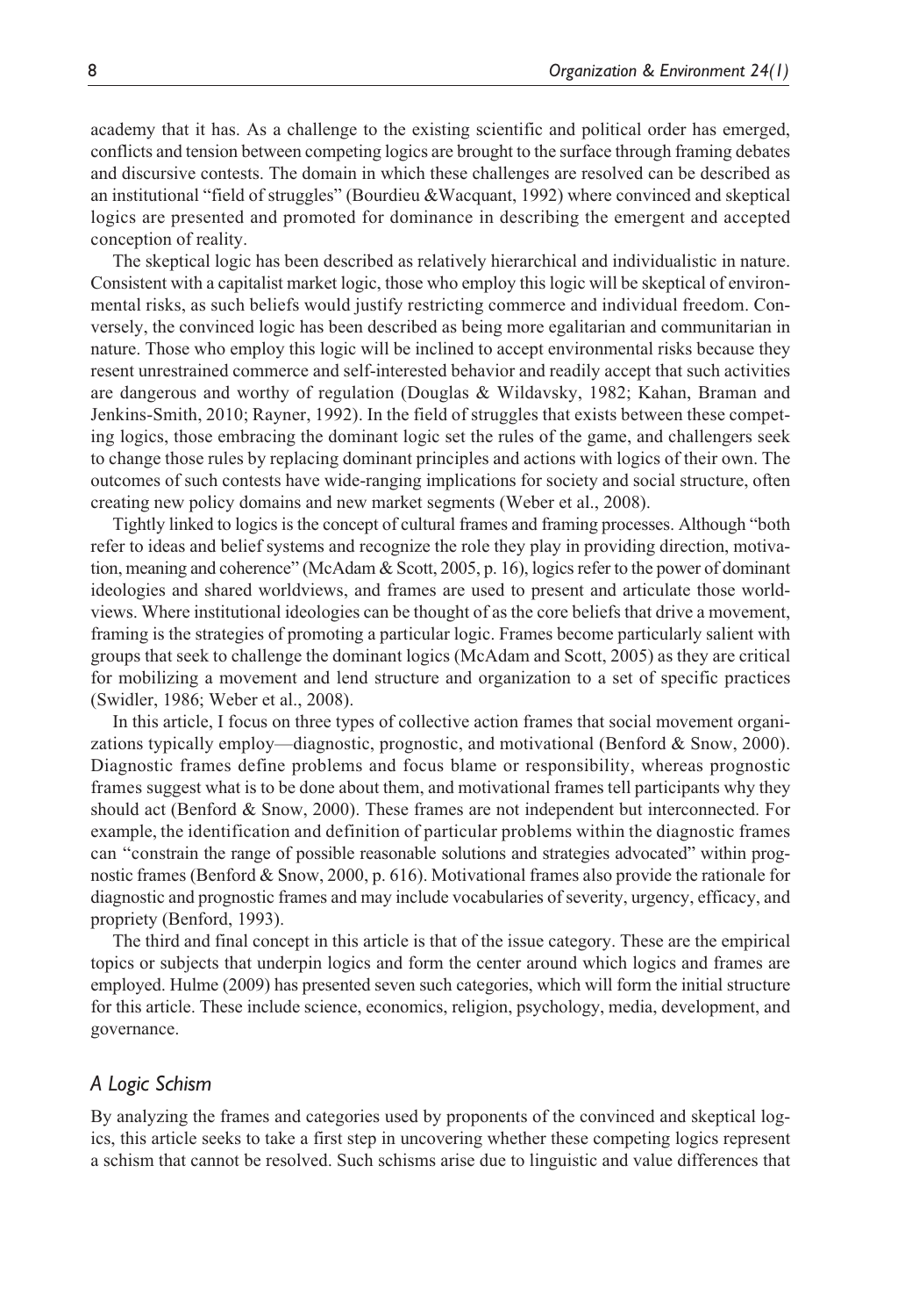lead to positions that are relatively exclusive, rigid, inelastic, and restricted. Boundaries become established, which define clear in-group and out-group distinctions (Gamson, 1992).

Pielke (2007) describes the extreme of such schisms as "abortion politics," where the two sides are debating completely different issues and "no amount of scientific information . . . can reconcile the different values" (p. 42). In such circumstances, two sides are not so much competing as they are talking past one another. For example, whereas those opposing abortion frame it as an issue of "life," those in favor of allowing abortion frame it as an issue of a woman's "choice." These presentations of the issue illustrate how each movement is defined by different logics and uses different types of frames to explain them. These competing and inconsistent frames are reflective of broader logics around religion and family and others. In the end, the rigidity of either side of the debate closes down avenues of examination such that resolution of the issue becomes intractable.

In a logic schism, a contest emerges in which opposing sides are debating different issues, seeking only information that supports their position and disconfirms their opponents' arguments (Lord, Ross, & Lepper, 1979). Each side views the other with suspicion, even demonizing the other, leading to a strong resistance to any form of engagement, much less negotiation and concession.

# **Method and Data**

To analyze the current debate over climate change, data were collected from two separate sources. The first source of data comes from qualitative research using interviews, texts, and observations at the largest annual climate denier conference in the world—the Fourth International Conference on Climate Change—in May 2010. This 2-day conference is hosted by the Heartland Institute, an organization that lists "building social movements" as one of its stated goals. The organization's mission is to "discover, develop, and promote free-market solutions to social and economic problems," and its target audience is the "the nation's 8,300 state and national elected officials and approximately 8,400 local government officials" (http://www.heart land.org/about/mission.html).

The author's sociology graduate student research assistant with advanced training in qualitative research methods was invited to the conference by a long-time climate denier insider who agreed to attend all the sessions and facilitate informal interviews with conference attendees. The research assistant attended the conference, recorded quotes from conference presentations (also available online at http://www.heartland.org/events/2010Chicago/proceedings.html), and conducted informal interviews with conference participants. During these interactions, the research assistant was able to inquire about individuals' motivations for attending the conference, their organizational affiliations to government or private sector groups, and their climate beliefs. The research assistant relied on the climate denier informant who was also present during these interactions to test and clarify observations against the informants' understanding of the presentations. Detailed field notes from the conference were recorded after each conference day ended. These source materials—along with work on the organized climate denier movement (Dunlap  $\&$ McCright, 2010; McCright & Dunlap, 2010; Oreskes & Conway 2010)—provide some initial data on the predominant frames within the formal climate denier movement for making preliminary observations about which of the denier movement's frames resonate with the skeptical logic in the broader public.

The second source of data comes from an analysis of all U.S. newspaper editorials in the Lexis-Nexis database from September 2007 to September 2009 that included the keywords "climate change" or "global warming." This search criterion yielded 885 editorials and letters to the editor.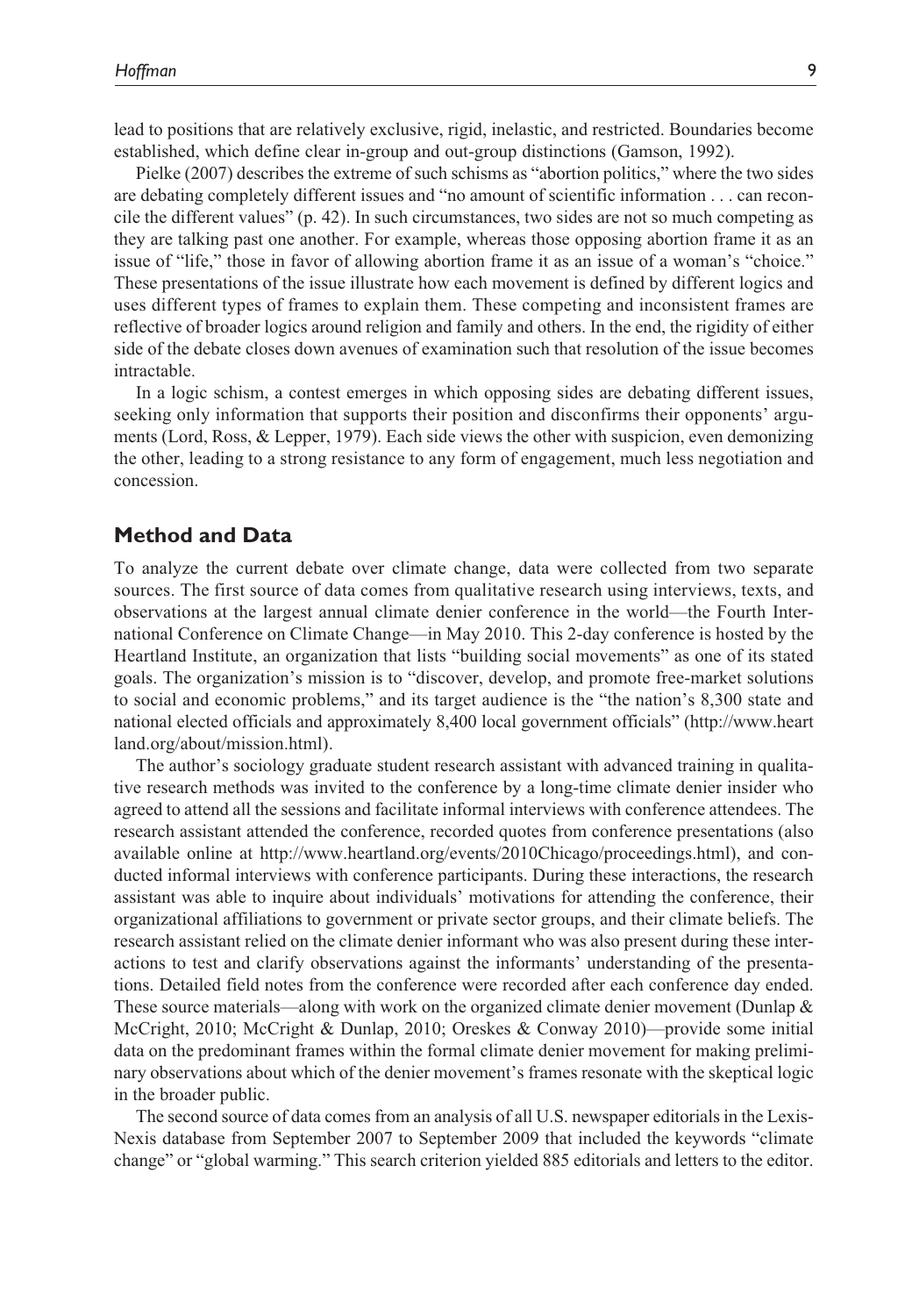After removing duplicates and nonrelevant articles, the final data set includes 795 articles, which were used to capture the institutional logics and frames within the broader climate debate.

I chose the time period from 2007 to 2009 because of the major shift in climate opinion among the American public that occurred from April 2008 to October 2009 (Pew Research Center, 2009). I decided to focus on climate logics used in newspaper editorials rather than other document sources for several reasons. First, unlike peer-reviewed publications or think tank articles that often attempt to frame their arguments in objective and/or scientific terms, editorials express explicit opinions on climate change, making it easier to identify frames and categories, and classify them as reflecting skeptical or convinced logics. Additionally, I wanted to analyze climate framing in publications that are likely to reach large numbers of lay citizens and become topics of "water cooler" conversation rather than technical reports from think tanks on either side of the climate debate. Finally, editorials provide an appropriate data sample to evaluate climate logics among the media and broader public rather than debates among "policy or scientific elites." I am cognizant that using newspaper editorial data creates a selection bias for citizens and journalists who have strong opinions regarding climate change and neglects those who are apathetic, unsure, cautious, or disengaged about the issue. According to Yale's America's study of climate beliefs among U.S. citizens, the disengaged numbered more than 30% of Americans in 2008 (Leiserowitz et al., 2008). However, for the purposes of this study, the relevant frames come from individuals who have adopted one logic of climate change or the other. They are the ones battling one another, and both sides work hard to convince the cautious and disengaged in the middle that they are correct.

The newspaper data were coded using a coding key developed based on Hulme's (2009) seven "lenses" to view the climate change debate. Using Hulme's work as a guide, an initial code key of seven issue categories was created in which the convinced and skeptical authors were likely to invoke particular frames and categories in their editorial writings. The initial key was tested using subsamples of articles, and through multiple rounds of coding and revising the key with the author and research assistants, a comprehensive code key was created that includes frames in the following issue categories: science, risk, technology, economics, religion, political ideology, and national security. See the appendix for the full coding key.

Within each of the seven issue categories, convinced and skeptical arguments were further coded as diagnostic, prognostic, or motivational frames (Benford & Snow, 2000). For example, statements such as, "This is not made-up science, and the most recent studies suggest that the consequences of global warming are occurring faster than previously projected" (Article no. 394) were coded as diagnostic frames under the science category for the convinced logic. For skeptical arguments, statements such as, "Like it or not, the scientific theory that humans are causing the Earth to warm is still in the 'not sure' camp" (Article no. 399) were coded as diagnostic science frames.

The newspaper editorials were coded by two Sociology doctoral students with advanced training in qualitative methods. The coders applied global and specific codes to each article using HyperRESEARCH 2.8. First, they coded each article overall as convinced, skeptical, neutral, or unclear. Next, they coded each article sentence by sentence using the code key outlined above. If sentences expressed multiple frames in different issue categories, each frame was coded. Frames were also coded multiple times if they were used more than once in a given article. After coding several subsamples of the data to discuss discrepancies and refine the code key, the coders' interrater reliability in all but two of the issue categories was .60 or higher (Cohen's kappa). In the two categories where reliability was lower, the coders discussed their coding differences until agreement could be reached. The articles were also coded for date, newspaper source, newspaper location, author credentials, article length, and whether the article was a letter to the editor.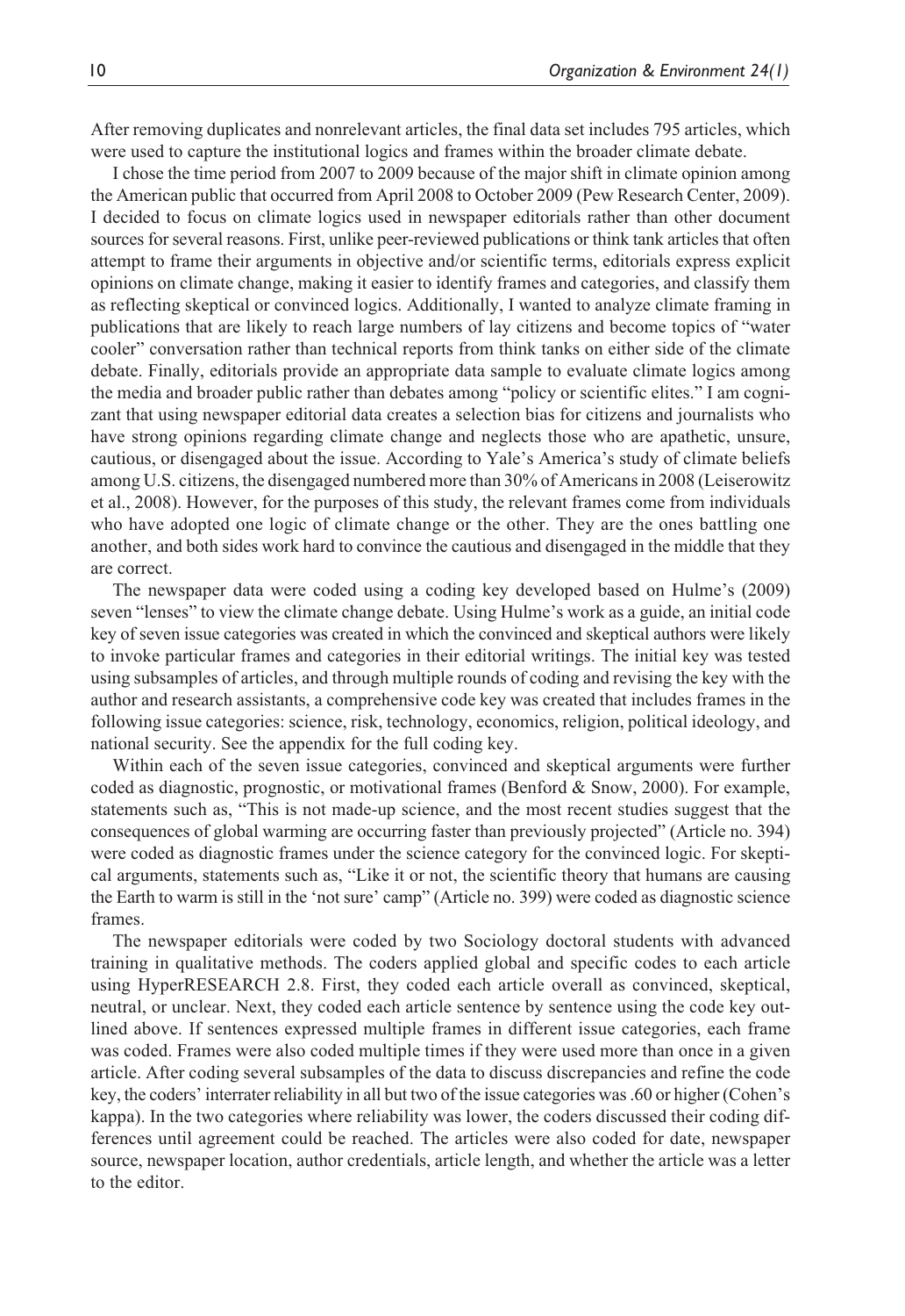# **Findings**

### *Climate Denier Conference Observations*

The Heartland Institute conference included presentations by more than 70 climate denier presenters (and 2 climate believer speakers) over a 2-day period with an estimated audience of around 700 conference attendees. The theme of the conference was "Reconsidering the Science and Economics" and was cosponsored by almost 120 nonprofit institutions, including among others: Americans for Tax Reform, Ayn Rand Institute, Cornwall Alliance for the Stewardship of Creation, George C. Marshall Institute, Hayek Institut, John Locke Foundation, New Zealand Climate Science Coalition, Science and Public Policy Institute, and the Tennessee Center for Policy Research.

The presentations consisted of small panel discussions as well as full conference plenary speeches. Many of the speakers used loud, forceful tones during their presentations to express their view that climate change is not a problem, and many also expressed optimism at the recent increase in public skepticism around climate change, the climategate scandal, and the IPCC retractions.

The self-proclaimed climate denier who sponsored the attendance at the conference emphasized that climate deniers in the movement are not monolithic in their views. He noted, for example, that deniers have diverse opinions regarding nuclear energy and energy security, and some are driven more by libertarian ideologies while others connect climate change to social issues. Despite these differences within the movement, the majority of presenters invoked three primary issue categories during the conference—science, ideology, and economics—and a predominant emphasis on addressing the nature of the problem through a diagnostic frame.

*Science*. Beyond the actual scientific data of climate change, deniers at the Heartland conference focused on what they consider a corrupt and deeply flawed peer-review process in the scientific academic community. In the denier view, peer review is not based on the merit of the research being produced but by the political and social biases of scientists in editorial positions at academic journals (McCormick, 2009; Schrader-Freschette, 1997). One speaker expressed this view most succinctly in his luncheon address when he said, "The problem of science goes back to World War II . . . they moved the peer review process to the pal review process."

*Ideology*. The deniers also asserted that science editors only publish work that conforms to their own political beliefs. For many climate deniers, there is a belief that climate change is inextricably tied to a liberal political ideology that borders on socialism or communism. During conference presentations and in conversations with attendees, individuals who believe in the science of climate change were referred to as all the following: Warmists, Alarmists, AGW (Anthropocentric Global Warming) people, Lefties, Communists, and Obama-ites.

One presenter said that climate believers "hate people, they hate the Western economy." Another went further to suggest, "He who controls carbon controls life," and told the audience that Americans might end up with carbon rationing cards for every person if climate believers succeed. This speaker also called a Thomas Friedman *New York Times* editorial about the ability of China to do more on climate change faster than the United States, a call for totalitarianism in the United States. Many presenters framed climate change as a tool for a stronger role for government in the personal lives of Americans and a severe restriction on their freedom. For example, a prominent climate denier scientist who was running for the U.S. House of Representatives expressed this view in a campaign video shown at the conference. He said, "All of our industries have been hampered by government regulation . . . climate change is just another attempt to diminish our freedom." Another speaker made links to the environmental movement and ideology by saying, "The environmental agenda seeks to use the state to create scarcity as a means to exert their will, and the state's authority, over your lives."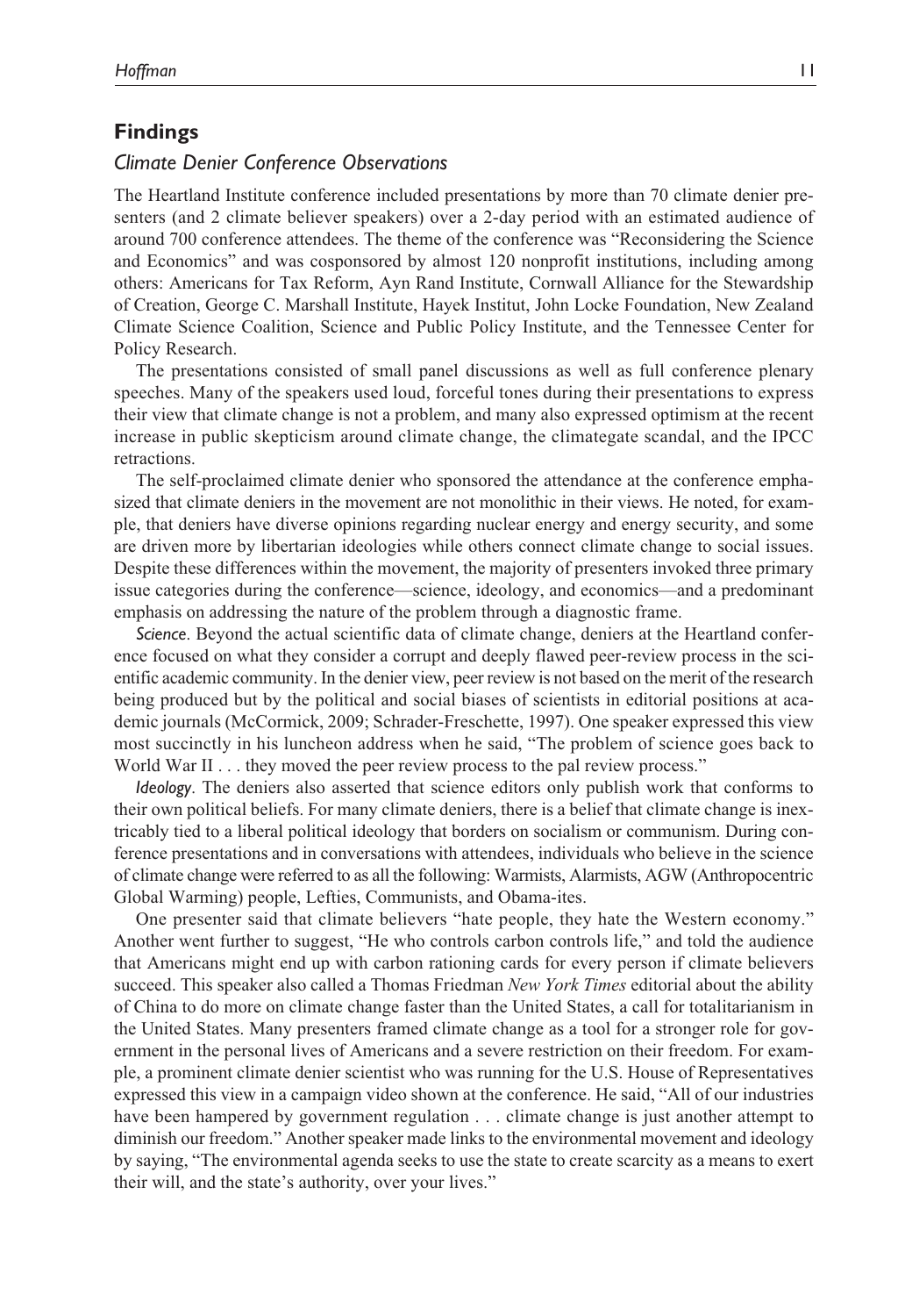*Economics*. Deniers also invoked the concern that addressing climate change will have severe and negative economic consequences for the United States. Deniers suggest that inaction on climate will provide economic advantages to the United States. According to one well-known climate denier, "Doing nothing about climate change is doing something. It enables people to keep their money and invest it in the future." Deniers are also critical of climate action proponents push for "green jobs," with one speaker suggesting that it is just another "ideological push for a Euro-style [economic] disaster." In a panel on the economic impacts of climate and energy policies, one speaker argued that even seemingly market-based policies to address climate change such as cap and trade are just a way for big business to rent-seek. He specifically named Exelon as an example of a utility that supports all climate legislation because it is highly invested in nuclear power and will be in a favorable position to sell credits.

Overall, the field observations at the Heartland Institute Conference show a denier emphasis on three issue categories (science, ideology, and economics) and a diagnostic frame. The presentation of this emphasis aligns closely to the observations of others who have studied the climate denier movement (i.e., Dunlap & McCright, 2010; Oreskes & Conway, 2010) and finds it possesses a deep suspicion of environmentalists, perceiving them to be a threat to freedom, capitalism, and democracy. For many in the climate denier movement, climate change is part of a larger culture war against liberal social and/or economic views as well as an environmental agenda that is viewed as a threat to deniers' values and their conception of the American way of life.

# *Newspaper Coding*

*Descriptive data*. The overall position on climate change within the newspaper article data mirrors national public opinion data for 2008 (see Table 1). In all, 73% of articles (*N* = 578) were convinced and 20% were skeptical  $(N = 155)$ , in-line with Pew Research Center (2009) findings that 71% of Americans believed there is solid evidence that the Earth is warming in 2008, and 21% did not believe while  $8\%$  were unsure (Pew Research Center, 2009).<sup>2</sup> Given this disparity in the convinced and skeptical sample sizes, I do not compare the raw numbers of frames and categories used by each side, but rather the percentage of articles under each logic.

|           | Frequency | Percentage |
|-----------|-----------|------------|
| Convinced | 578       | 72.7       |
| Skeptical | 155       | 19.5       |
| Neutral   | 27        | 3.4        |
| Unclear   | 35        | 4.4        |
| Total     | 795       | 100        |

|  |  |  |  | <b>Table 1.</b> Overall Article Position |
|--|--|--|--|------------------------------------------|
|--|--|--|--|------------------------------------------|

Convinced articles were found to be more likely presented through op-eds whereas the skeptical articles were presented more commonly through letters to the editor (see Table 2). Just over 25% of convinced articles were letters to the editor whereas almost 60% of skeptical articles were letters to the editor (chi-square  $p \leq 0.001$ ).

Whereas journalists wrote more than 46% of convinced articles, they only authored 32% of skeptical articles as shown in Table 3 (chi-square  $p \leq .01$ ). As a comparison, citizens authored nearly 55% of skeptical articles compared with 21% of convinced articles (chi-square  $p \leq .001$ ).<sup>3</sup> Notably low in the authorship of all of the climate change articles (convinced and skeptical) are scientists, academics, and policy officials. Presumably, these experts write about climate change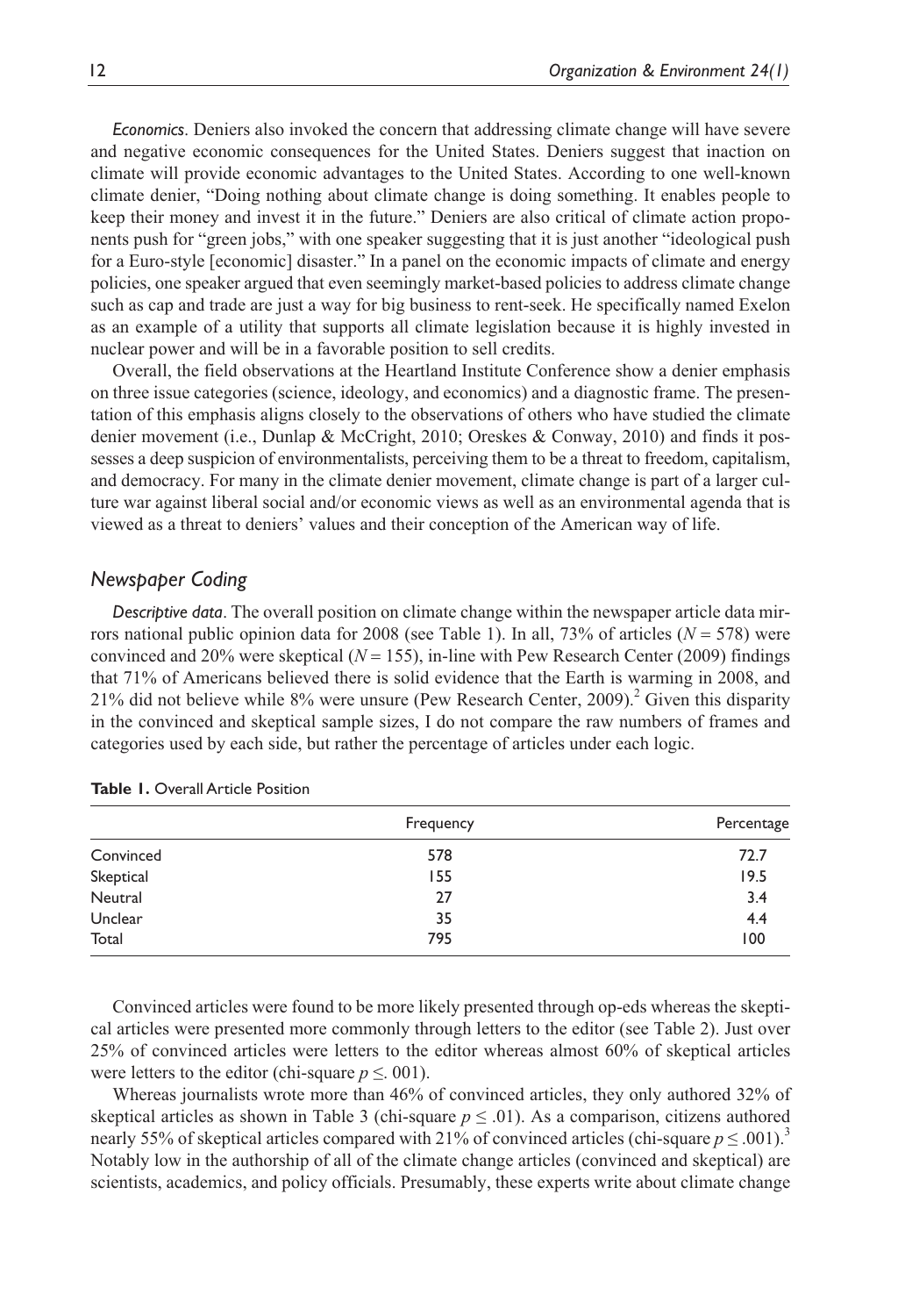#### **Table 2.** Article Type

|                          | Convinced (%) | Skeptical (%) | $\gamma^2$ | b Value |
|--------------------------|---------------|---------------|------------|---------|
| Letter to the editor     | 28.37         | 58.84         | 38.16      | .000    |
| Not letter to the editor | 71.63         | 41.16         |            |         |
| Total                    | 100           | 100           |            |         |

|                                                   | Total (%) | Convinced (%) | Skeptical (%) | $\chi^2$ | b Value |
|---------------------------------------------------|-----------|---------------|---------------|----------|---------|
| Academic (nonscientist)                           | 3.68      | 3.98          | 2.58          | 0.67     | .412    |
| Physical/natural scientist                        | 4.64      | 4.68          | 4.52          | 0.01     | .935    |
| Journalist/editorial staff                        | 43.38     | 46.37         | 32.26         | 9.91     | .002    |
| Elected official                                  | 2.86      | 3.29          | 1.29          | 1.75     | .186    |
| Civil servant nonelected                          | 1.64      | 2.08          | $\mathbf 0$   | 3.27     | .070    |
| Professional researcher                           | 1.36      | 1.38          | 1.29          | 0.01     | .929    |
| Citizen                                           | 28.24     | 21.28         | 54.19         | 65.34    | .000    |
| Corporate executive                               | 2.05      | 1.29          | 2.58          | 0.28     | .597    |
| Activist representing a<br>formal organization    | 8.46      | 10.55         | 0.65          | 15.50    | .000    |
| Educator (noncollege)                             | 1.64      | 2.08          | 0             | 3.27     | .070    |
| Clergy                                            | 0.68      | 0.87          | $\Omega$      | 1.35     | .245    |
| Nongovernmental<br>organization<br>representative | 0.68      | 0.87          | 0.00          | 1.35     | .245    |
| Other                                             | 0.68      | 0.69          | 0.65          | 0.00     | .950    |
| Total                                             | 100       | 100           | 100           |          |         |

#### **Table 3.** Author Credentials

in venues other than newspaper editorials, but the degree to which their messages regularly reach lay audiences is unclear.

*Issue categories*. This analysis of the skeptical and convinced logics began by looking at the issue categories that are employed in the debate over climate change. Shown in Table 4, each logic has dominant, secondary, and latent categories of interest that are similar and different in several ways. Most prominently, they share a dominant category of political ideology.

For the convinced, the dominant categories (more than 50% of the articles reference it) are risk (chi-square  $p \leq .001$ ) and political ideology (chi-square  $p \leq .05$ ). The secondary categories of concern (more than 20% of articles mention it) are science (chi-square  $p \leq .001$ ) and religion (chi-square  $p \leq .001$ ). The latent or dormant category (less than 20% of articles mention it) is national security (chi-square  $p \leq 0.001$ ). For the skeptical, the dominant categories are science (chi-square  $p \leq .001$ ) and political ideology (chi-square  $p \leq .05$ ), and the secondary issue category is risk (chi-square  $p \leq .001$ ). Religion (chi-square  $p \leq .001$ ) and national security (chi-square  $p \leq 0.001$ ) are latent or dormant. Results for economics and technology were not significant.

Not surprisingly, almost 90% of skeptical articles reference science. It suggests that the skeptical logic centers on the idea that the problem definition of climate change is the crux of the debate. For the skeptical, there is no problem or there is uncertainty about whether there is a problem. This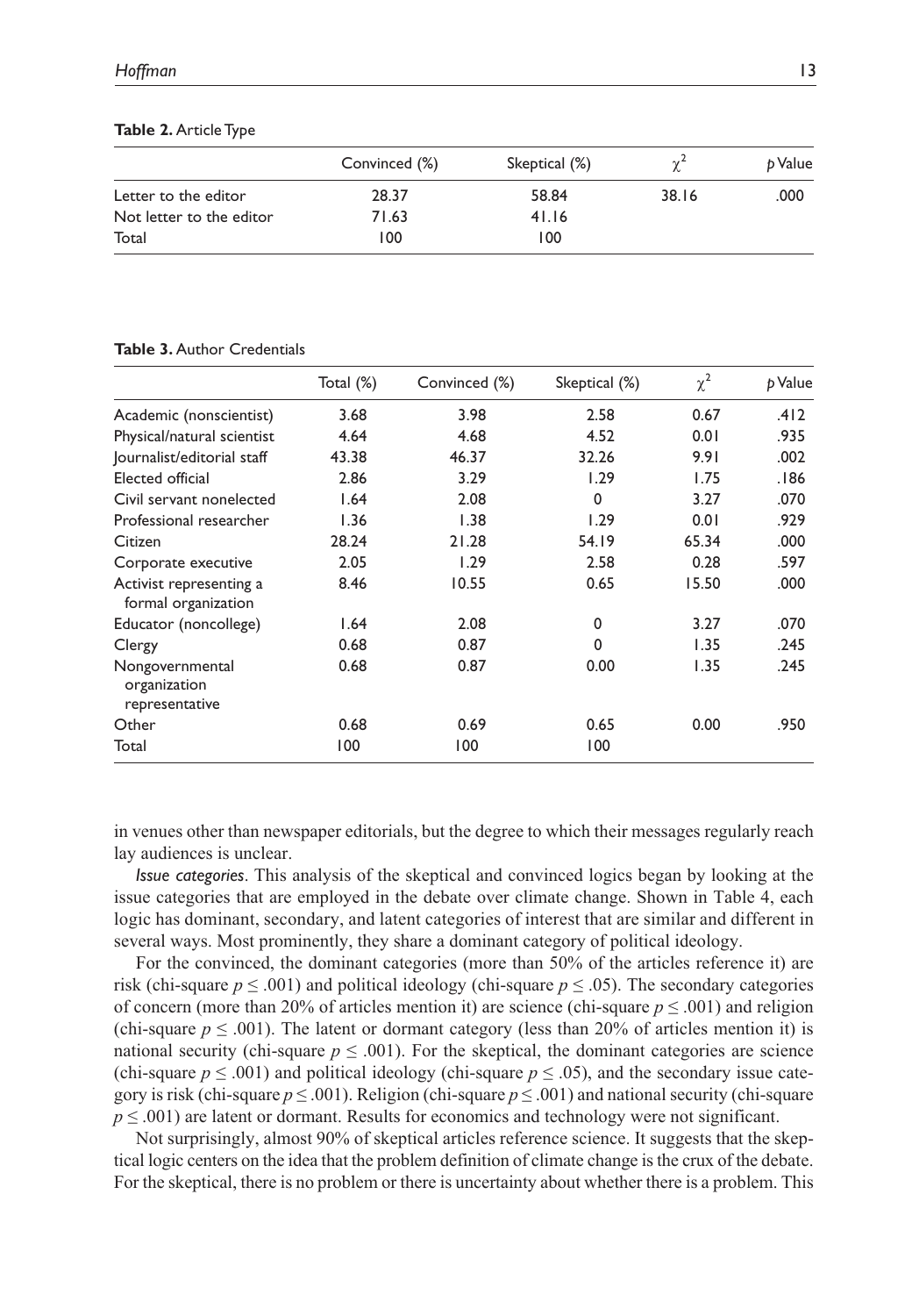|                    | Convinced (%) | Skeptical (%) | $\chi^2$ | p Value |
|--------------------|---------------|---------------|----------|---------|
| Science            | 36.85         | 87.74         | 126.91   | .000    |
| <b>Risk</b>        | 62.11         | 34.19         | 38.70    | .000    |
| Technology         | 9.69          | 5.16          | 3.14     | .076    |
| Economics          | 24.22         | 21.29         | 0.58     | .445    |
| Religion           | 35.12         | 5.81          | 51.09    | .000    |
| Political ideology | 59.00         | 67.74         | 3.92     | .048    |
| National security  | 11.07         | 1.29          | 14.28    | .000    |

**Table 4.** Climate Change Convinced and Skeptical Articles by Issue Category<sup>a</sup>

a. Percentage of articles that use a category type one or more times.

**Table 5.** Climate Change Convinced and Skeptical Articles By Frame Type<sup>a</sup>

|                    | Convinced (%) | Skeptical (%) | $\gamma^2$ | p Value |
|--------------------|---------------|---------------|------------|---------|
| Diagnostic frame   | 60.38         | 94.19         | 63.73      | .000    |
| Prognostic frame   | 80.45         | 40.65         | 96.13      | .000    |
| Motivational frame | 50.87         | 42.58         | 3.36       | .067    |

a. Percentage of articles that use a frame type one or more times.

bears some resemblance to the qualitative field analysis of the climate denier movement, whose primary issue categories were science, ideology, and economics, suggesting at least some overlap exists between the categories of the formal social movement and those of the broader skeptical logic. For both skeptical and convinced logics, national security is a latent or dormant issue category, suggesting either this debate domain that has been rejected or not yet addressed.

*Frames*. Looking more deeply at the frames that are presented within each logic, Table 5 shows that within both the skeptical and convinced logics, all three types of frames are used (diagnostic, prognostic, and motivational), although each has one dominant frame and two secondary foci. Results for both the diagnostic and prognostic frames are statistically significant (chi-square  $p \leq .001$ ) while the motivational frame is not.

Skeptical authors were fairly singular in their framing of the issue, with almost 95% of articles using diagnostic frames to call into question the problematization of climate change. The majority of this questioning centered on the science behind climate change, as illustrated by this skeptical newspaper quote:

Did you know that global temperatures have been falling, not rising, for the past decade despite the IPCC's predictions of a steady rise? Have you ever heard the maxim, "If the facts contradict the theory, find a new theory"—a maxim now being ignored by our leaders? (Article no. 84)

Conversely, the types of frames invoked for convinced arguments, while predominately prognostic, are more evenly distributed. Diagnostic and motivational frames are both used in more than half of the convinced articles. From this observation, there appears to be more frame heterogeneity in the convinced versus frame homogeneity in the skeptical logic.

*Linkages between frames and issue categories*. Although the skeptical logic broadly addresses climate change as an issue of science and political ideology (Table 4) and uses a diagnostic frame (Table 5), and the convinced logic addresses climate change as an issue of risk and political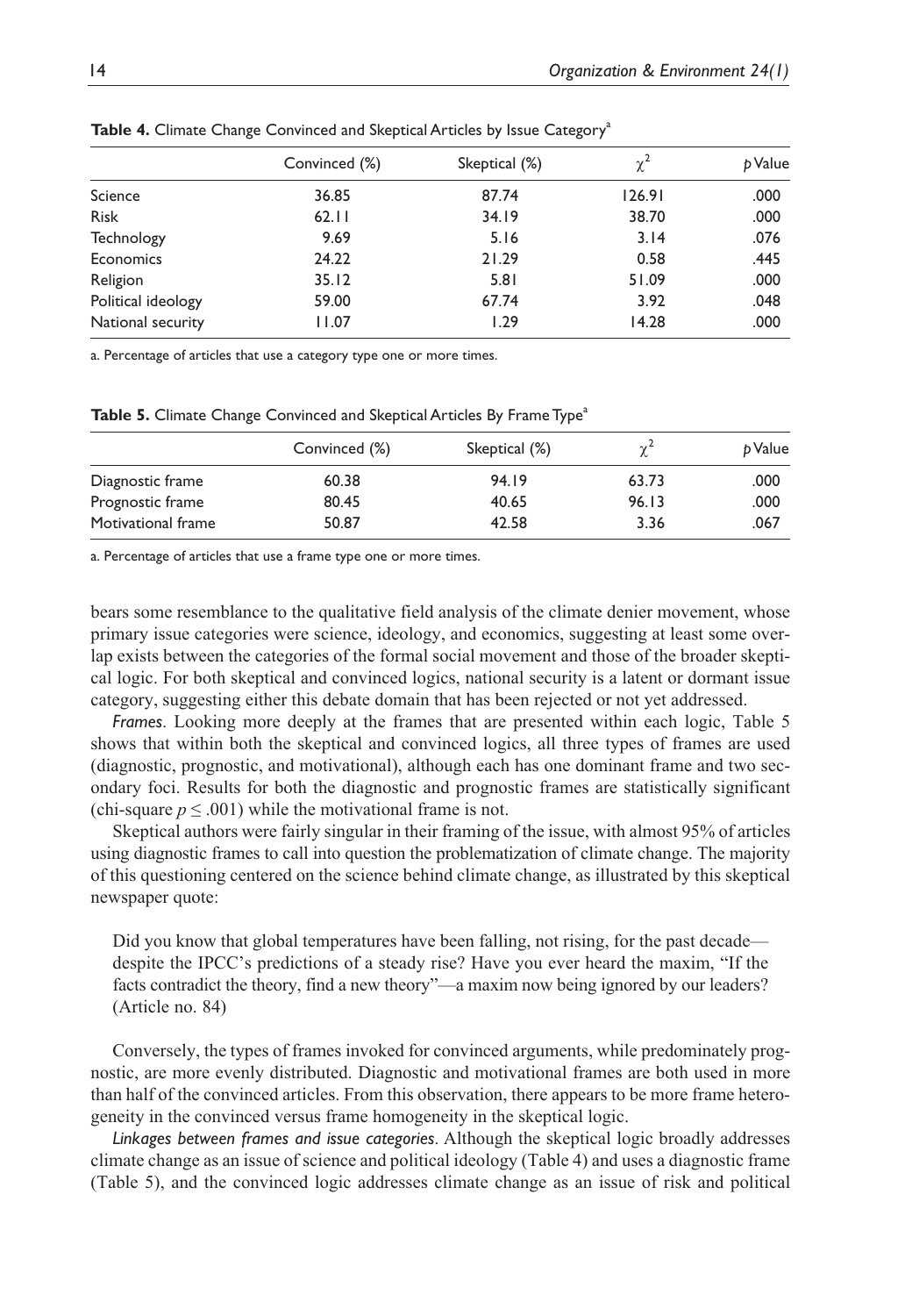|                       |                  | Diagnostic Frame    |          |            |                     | Prognostic Frame    |          |            |                     | <b>Motivational Frame</b> |          |            |
|-----------------------|------------------|---------------------|----------|------------|---------------------|---------------------|----------|------------|---------------------|---------------------------|----------|------------|
|                       | Convinced<br>(%) | Skeptical<br>$(\%)$ | $\chi^2$ | Þ<br>Value | Convinced<br>$(\%)$ | Skeptical<br>$(\%)$ | $\chi^2$ | Þ<br>Value | Convinced<br>$(\%)$ | Skeptical<br>$(\%)$       | $\chi^2$ | Þ<br>Value |
| Science               | 36.85            | 87.74               | 126.91   | .000       | 0                   | 7.74                | 45.49    | .000       | 2.42                | 12.26                     | 27.50    | .000       |
| Risk                  | 39.97            | 9.68                | 50.29    | .000       | 37.54               | 9.68                | 43.87    | .000       | 12.63               | 24.52                     | 13.44    | .000       |
| Technology            | 0                | 0                   |          |            | 9.69                | 5.16                | 3.14     | .076       | $\mathbf{0}$        | 0                         |          |            |
| Economics             | 0.87             | 0.65                | 0.07     | .787       | 5.19                | 3.87                | 0.46     | .500       | 21.28               | 20.65                     | 0.03     | .863       |
| Religion              | 0                | 0                   |          |            | 19.72               | 5.81                | 16.95    | .000       | 22.32               | 0                         | 41.98    | .000       |
| Political<br>ideology | 23.53            | 58.06               | 68.35    | .000       | 45.85               | 22.58               | 27.37    | .000       | 5.02                | 0.65                      | 5.95     | .015       |
| National<br>security  | 3.81             | 0                   | 6.08     | .014       | 1.90                | 0.65                | 1.20     | .273       | 6.75                | 0.65                      | 8.82     | .003       |

**Table 6.** Climate Change Convinced and Skeptical Articles by Issue Category and Frame Type<sup>a</sup>

a. Percentage of articles that use a frame and category type one or more times.

ideology (Table 4) and uses a prognostic frame (Table 5), the more detailed findings shown in Table 6 reveal important differences in the fine grained form of the debate.

First, almost 60% of all skeptical articles in the political ideology category use a diagnostic frame (chi-square  $p \leq 0.001$ ) to suggest that the science of climate change is politically motivated. Similar to the terminology of the climate denier movement, nearly 25% of all skeptical articles refer to climate change proponents as "alarmists." More specifically, the dominant political target of these arguments is Al Gore, who is blamed by skeptical authors for fabricating the problem of climate change for ideological and personal gain. A word count of all the skeptical articles showed that nearly 40% of them mention Gore in one fashion or another. The following quote colorfully captures the skeptical logic's predominantly negative view of the former Vice President:

Al Gore wanders the spheroid he is determined to save, spouting increasingly inane observations as his bank account grows and his "carbon footprint" becomes ever more Godzillalike, considering all the jet fuel burned as he hurtles from appearance to appearance. I have read that his speaking fee is now \$175,000 a pop, a fee for which his audiences are fed what seems to me to be an amazing concoction of lies, distortions and flights of fancy. (Article no. 62)

As a contrast, convinced articles invoke prognostic frames under the political ideology category more often than diagnostic frames (chi-square  $p \leq .001$ ), placing emphasis on what type of federal climate legislation should be passed. Even when convinced authors do not like the form that climate legislation or climate action may take politically, they are generally supportive of doing something about it through legislation or regulation. This convinced author, for example, suggests that any vote for cap and trade is better than nothing:

There is much in the House cap-and-trade energy bill that just passed that I absolutely hate. It is too weak in key areas and way too complicated in others. A simple, straightforward carbon tax would have made much more sense than this Rube Goldberg contraption. It is pathetic that we couldn't do better. It is appalling that so much had to be given away to polluters. It stinks. It's a mess. I detest it. Now let's get it passed in the Senate and make it law. (Article no. 72)

It is also interesting to note that, although skeptical articles focus less on prognostic frames for climate change under political ideology than convinced authors (because of their opposition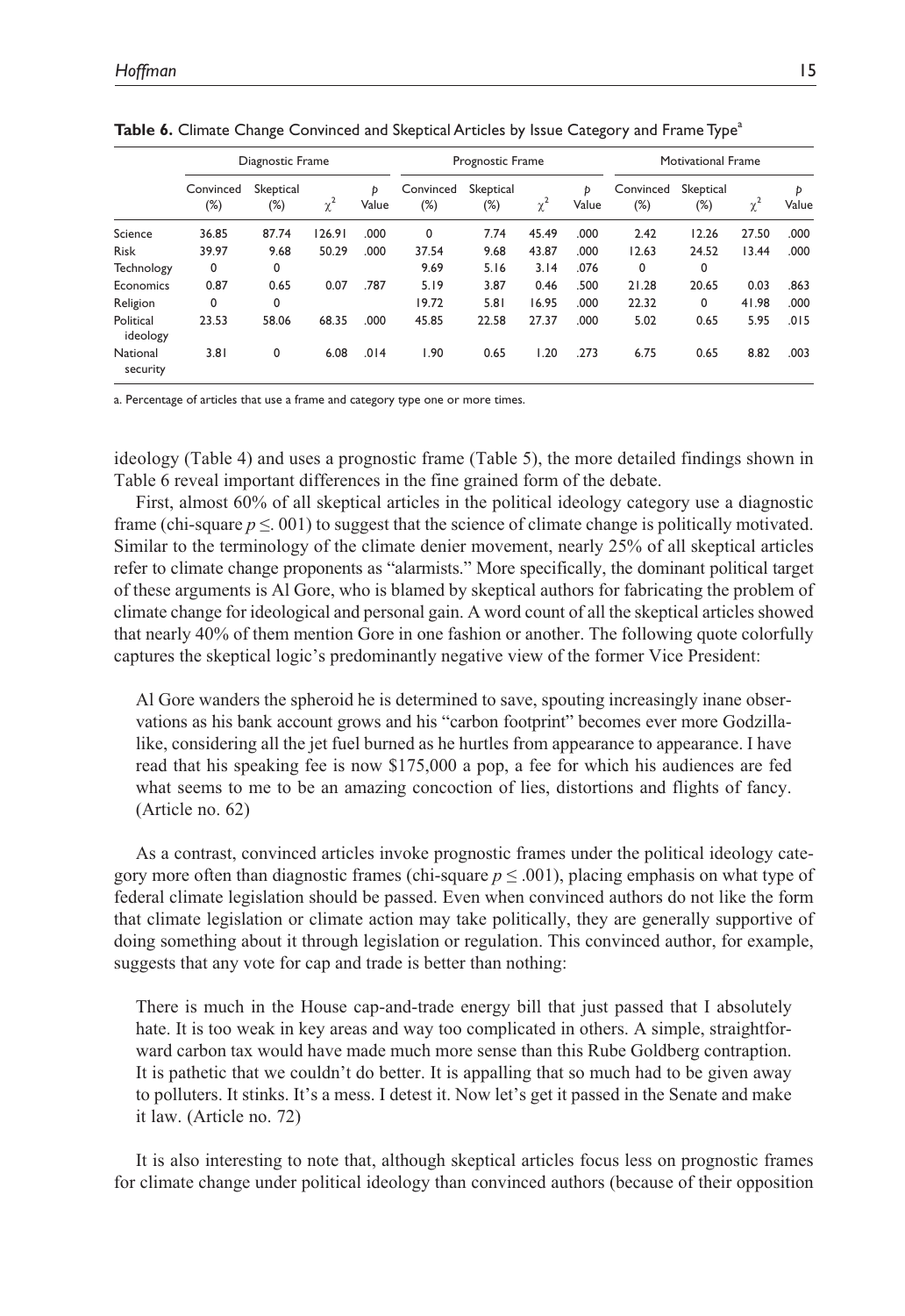to climate legislation), more than 20% of skeptical ideology articles include prognostic frames (chi-square  $p \leq .001$ ). These articles generally suggest legislation (carbon tax or cap and trade) should not be passed. The vast majority of the skeptical ideology prognostic frames focus on the argument that fast-growing developing countries such as China, India, and Brazil have to commit to GHG reductions before the United States should take any action.

Perhaps the most interesting difference between the two logics manifests itself in the riskissue category. Shown in Table 6, the convinced risk articles use mostly diagnostic and prognostic frames (chi-square  $p \leq 0.01$ ) that emphasize the physical, social, and health risks from climate change, as well as the urgency to act. For the convinced, the concern seems to be *both* convincing readers that climate change is a risk (diagnostic) and something we must address with action now (prognostic). Slightly more of the total diagnostic frames used by convinced authors are about risk as opposed to science. This suggests that the convinced are shifting away from defining climate change as a problem of science and moving toward defining it as an issue of risk. For example, the quote below is illustrative of a convinced risk diagnostic frame that argues that climate change will increase the risk of severe and complex weather disruptions.

Global warming does not imply that it will be 50 degrees in the winter in Michigan. What it does mean is that the depletion of the ozone layer and subsequent warming of the earth's oceans and crust will lead to continually worsening weather phenomena when typically cold arctic air masses meet the now warmer air masses coming from the oceans. Consequently, thunderstorms, rainfall, snowfall, tornadoes, hurricanes, tsunamis, and temperature fluctuations to the lower or higher will in fact be much more frequent as well as severe. Climate change is a complex combination of factors that results in a myriad of weather aberrations. (Article no. 243)

The convinced authors do not stop at defining climate change as a risk, however. They also express actions they believe must be taken to address the issues. The following convinced risk prognostic article expresses this sentiment:

The problem, when it comes to motivating politicians, is that the dangers from global warming—drought, famine, rising seas—appear to be decades off. But the only way to prevent them is with sacrifices in the here and now: with smaller cars, bigger investments in new energy sources, higher electricity bills that will inevitably result once we put a price on carbon. (Article no. 11)

For the skeptical, the framing of risk is focused much more on motivations than diagnosing the problem or suggesting actions to take (chi-square  $p \leq .001$ ). Although risk is a secondary issue category for skeptical authors, over a quarter of all such articles make a risk motivational argument to focus on the positive externalities that will occur due to climate change (e.g., longer growing seasons) or the risks to quality of life if climate change is addressed. For example, this skeptical risk motivational article states that, "Not all the effects of climate change negatively affect agriculture; growing seasons will be longer and increased carbon dioxide levels encourage plant growth." (Article no. 151)

# **Discussion**

When one thinks about the climate change debate, it is sometimes tempting to first refer to the political discourse on the issue, particularly around the Waxman–Markey Climate Bill (HR 2454) that was approved by the U.S. House of Representatives on June 26, 2009 by a vote of 219 to 212.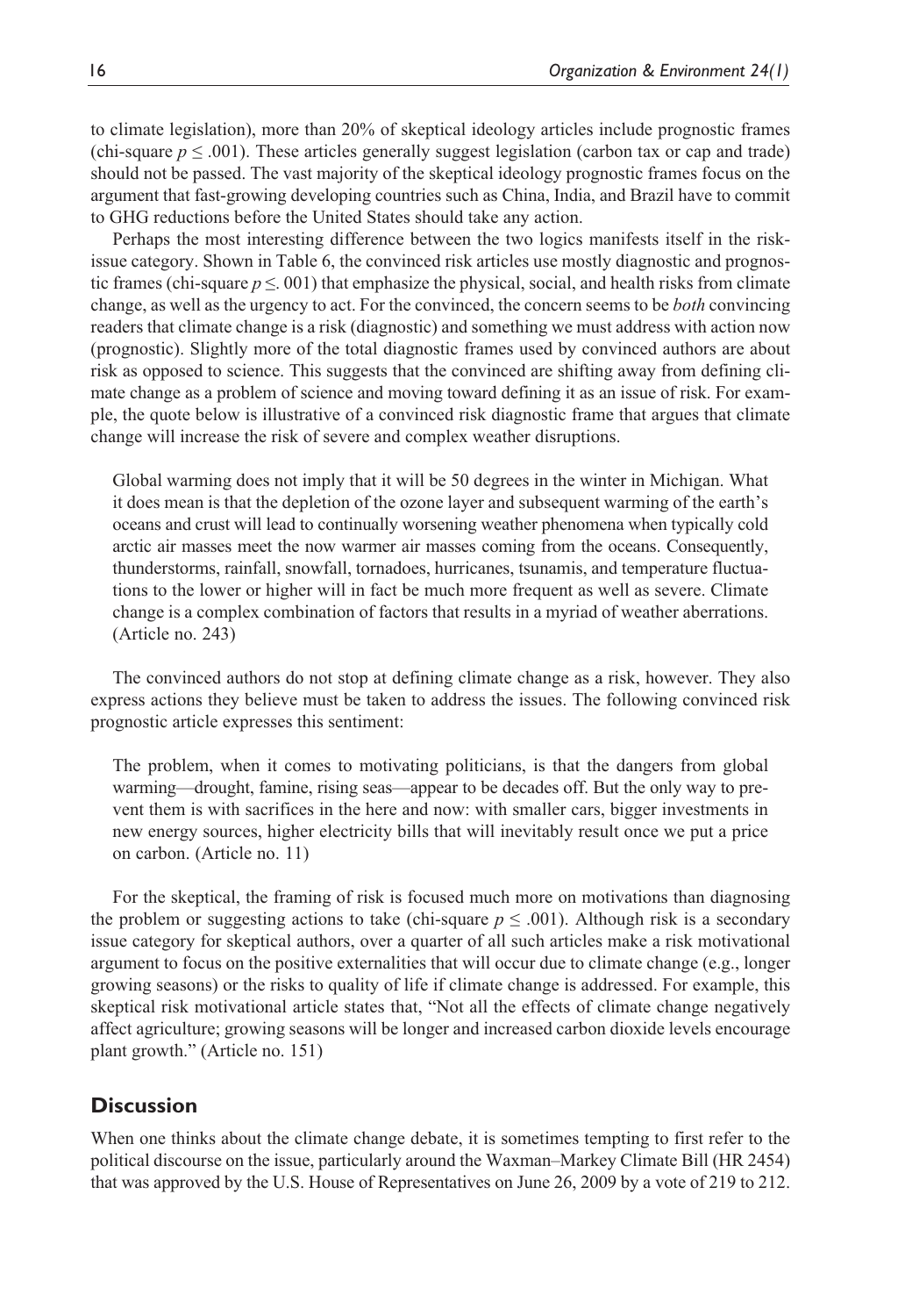That debate was at times vitriolic, suggesting an intractable divide exists over climate change in Congress. Representative Joe Barton (R-TX) equated the Waxman–Markey Bill with regressive development.

 $\ldots$  you can test drive Waxman-Markey by sailing down to Haiti, because current CO<sub>2</sub> emissions are where Waxman-Markey wants America's to be in 2050. Radical environmentalists think such a  $CO<sub>2</sub>$  level will be heaven on Earth, but the place that has actually achieved it is a nation swimming in bacterial and protozoal diarrhea, hepatitis A and E, typhoid fever, dengue fever and malaria, with 47 percent illiteracy and a life expectancy of 49 years. (Barton, 2009)

On the opposite side of the debate, Senator Bernie Sanders (D-VT) equated climate deniers to Nazis:

It reminds me in some ways of the debate taking place in this country and around the world in the late 1930s. During that period of Nazism and fascism's growth—a real danger to the United States and democratic countries around the world—there were people in this country and in the British parliament who said "don't worry! Hitler's not real! It'll disappear!" (Montopoli, 2010)

In the shadow of such acrimony, the goal of this article is to uncover whether competing logics within the broader climate debate represent a logic schism and if so, whether that schism has reached such a point that it cannot be resolved. The form of the political dialogue illustrated above (which may be suggestive of the denier/believer extreme of the debate) suggests a conflict of positions that are relatively exclusive and rigid, positions that will not yield to negotiation and resolution because they define and establish very strong in-group/out-group distinctions (Gamson, 1992). At the national level at least, it appears that for some of the more extreme elements, political debate has broken down and the two sides are talking past each other.

Similar to the divisions in the political rhetoric, the denier movement field observations in this article show an antagonistic posture toward the believer movement. And, it appears that some of the themes present in the denier social movement are present in the broader skeptical movement represented by the newspaper article data. A focus on the diagnostic framing of the issue is central within both domains with the issue categories of science, ideology, and economics dominant in the denier movement and the issue categories of science and ideology within the skeptical logic.

The coding results of newspaper articles also show a division between the skeptical and convinced logics with the former devoting a great deal of attention to the diagnostic frames around whether climate change is actually happening as a man-made phenomena, and the latter moving to the prognostic frames of accepting the nature of the problem and attending to solutions. This result is suggestive that they are engaging in different debates over climate. This form of division should not be unexpected as debate and control of this initial diagnostic frame is critically important to the identification and definition of the problem. Such diagnostic frames "constrain the range of possible reasonable solutions and strategies advocated" (Benford & Snow, 2000, p. 616). If the skeptical position moves to the prognostic, they accept a bounded set of solutions that have been predetermined by the accepted form of the definition of the problem.

The skeptical logic is predominantly built on a diagnostic frame around the issue categories of science and ideology, whereas the convinced logic is predominately built on the prognostic frame around risk and ideology. Within the convinced logic, arguments span the spectrum of all three frames, suggesting continued engagement in a debate with the skeptical logic over the validity of the science. But, looking more deeply at the linkages between frames and issue categories,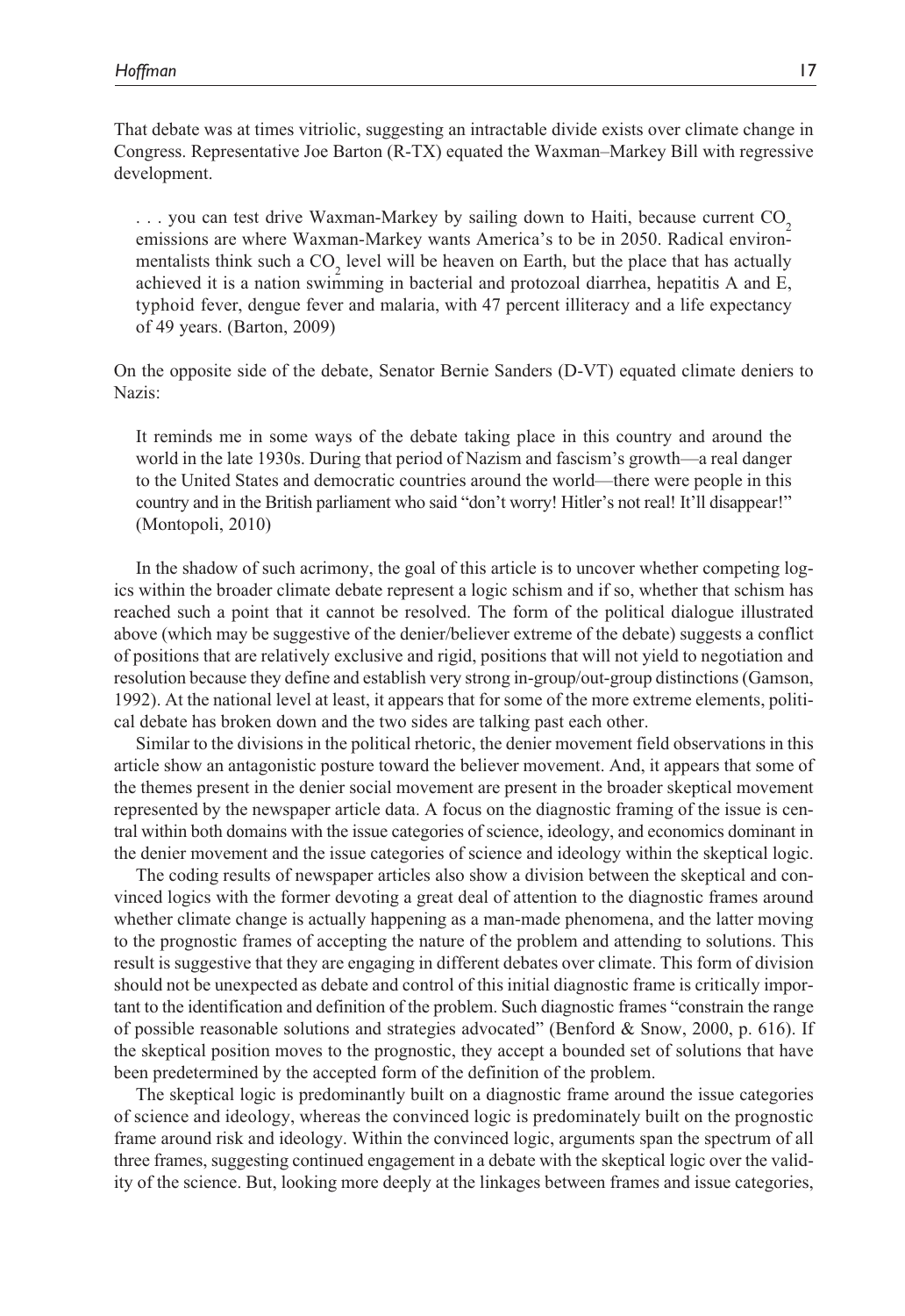particularly around ideology and risk, suggests a deeper logic schism than a strict focus on types of frames and issue categories alone can reveal.

Clearly, both logics view climate change as a political issue and engage on the issue by talking about political ideology, politics, and legislation. However, they do not frame the issue of political ideology in the same way. This is likely a reflection of the overall split in dominant frames between the two logics. Skeptical authors almost unanimously question the definition of the problem and who is to blame, using a diagnostic frame for political ideology to suggest that climate change is not a real scientific problem but rather a problem of morally questionable political figures. Convinced authors invoked a prognostic frame for political ideology, placing emphasis on what type of federal climate legislation should be passed to do something about a problem that has already been defined. Where convinced articles emphasize the physical, social, and health risks from climate change, skeptical articles focus on the risks to quality of life if climate change is addressed and the positive externalities that will occur due to climate change (e.g., longer growing seasons). Risk is built on two completely contrasting assessments of the threat at hand, one coming from inaction and the other from action.

As one final note, there were two surprising results in the data. First, it was surprising to find that religion was more likely to be invoked as an issue category by the convinced than skeptical authors. Contrary to what many believe is a skeptical movement driven by the Christian right (see Nerlich, 2010; Wardekker, Petersen, & van der Sluijs, 2009; Wilkinson, 2010), it was the convinced authors who were more likely to invoke moral arguments for climate action directly, as highlighted by this quote:

Climate change poses a myriad of difficult challenges—scientific, political, economic and technological. But more important than any of that, it poses a moral challenge. It asks whether we are so bound to our own comfort, so resistant to any suggestion of slight sacrifice, that we will risk condemning future generations to a profoundly diminished planet. (Article no. 735)

Second, it was surprising to find that national security arguments were not invoked more often by convinced authors. One might have thought that national security would be another possible issue category that the convinced would use to persuade the undecided and skeptical that climate is a problem worth addressing. One possible explanation is that the national security frame is invoked more often by climate believer social movement actors writing white papers for think tanks and policy institutes that do not reach lay citizens as easily.

In summary, there appears to be a deepening schism between the skeptical and convinced logics, one that rests on foundational arguments that are based on different worldviews, different issues, and different frames to communicate them. Much like the schism that exists between the denier and believer movements, the opposing skeptical and convinced logics within the broader public appear to be reaching a level of polarization where one might begin to question whether meaningful dialogue and problem solving has become unavailable to participants. Further research can provide a better understanding and better terminology to explain the details of this debate as well as examine how the debate takes form in different cultural and national contexts. The final sections of this article discuss the scholarly and policy implications of this preliminary result.

### *Scholarly Implications*

In the institutional "field of struggles" (Bourdieu & Wacquant, 1992) where multiple models are presented and promoted for dominance in describing the emergent and accepted conception of reality, it is the institutional logics that form the underlying and supporting tension of this contest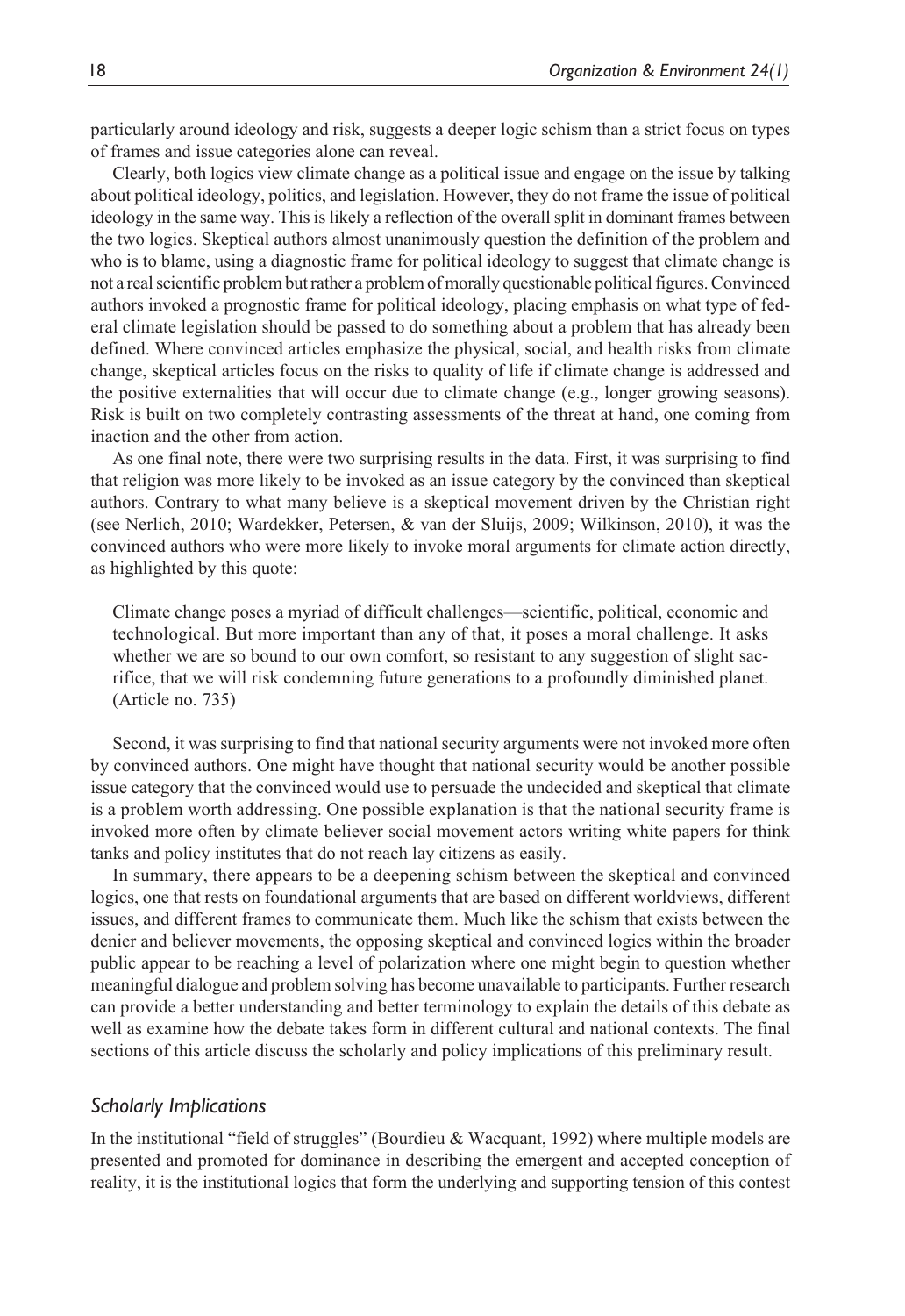as well as the building blocks out of which a new reality will be formed. But, the organizational literature on institutional logics suggests that when competing logics confront one another in organizational fields, both sides actively consider their own position in relation to those of other logics (Rao et al., 2003, Suddaby & Greenwood 2005, Weber et al., 2008). This article has shown that these studies assume too quickly that field debates occur in such a streamlined fashion. The contest over climate change suggests that logics are largely problematizing the issue and talking about solutions in very different ways. More important, this article has explored a context in which competing logics have become polarized and oppositional to an extent that debate and engagement may have broken down. Under such circumstances, new studies are required to explore the dynamics by which this happened. What were the critical events or actions that lead to such a situation and can it be reversed once it becomes set?

Several avenues have been exposed that may be fruitful for exploring facets of this question. First, there is the question of whether a logic with a single dominant frame type—like diagnostic frames under the skeptical logic—will be more or less successful in a competing logics scenario with a logic that uses more diffuse frames to express its worldview. Second, the field research data raises research questions about how frames and categories from social movement actors (e.g., the climate denier movement) do or do not resonate with larger populations who would locate themselves under the skeptical logic. Third, this article exposes the need to understand more clearly the ways in which frames from both climate deniers and climate believers become translated by the media—an important information channel in public debates—and absorbed by citizens and politicians to understand the dynamics. Although existing research has studied the role of the media in framing climate science (i.e., Boykoff & Boykoff, 2007; Boykoff & Rajan, 2007), much less has been written to understand how climate denier arguments are presented. As the ultimate aim in this article has been to spark more research on how culture affects (and is affected by) the climate change debate, more questions have been raised than have been answered and I hope others will follow.

Finally, apart from examining these aspects of competing logics within the climate change debate, this article's analysis has sought to make two other, less obvious contributions: the need to attend to an overlooked constituent in social science research, politically conservative movements; and the importance of increased problem-based research.

*Ignoring the politically conservative in society*. Social movement theorists have been criticized and have criticized themselves—for not attending enough to politically conservative movements, although this has begun to change (see Blee  $\&$  Creasap, 2010). The dearth of research on climate resistance, uncertainty, and apathy must change to understand the full landscape of the conflict. In short, it is problematic to sample on the dependent variable, and it is folly to only research organizations and debates among groups that already agree that solutions to climate change are necessary (Hoffman, in press). We also need to attend to those opposed (and indifferent) to climate change action to understand the landscape of the debate more completely. Historians are currently doing this better than social scientists (Oreskes & Conway 2010).

*The call for more problem-based research*. This analysis has also sought to make a contribution toward producing problem-based research (Biggart & Lutzenhiser, 2007; Davis & Marquis, 2005). Problem-based research draws on theoretical principles for problem examination and aims for building general theory. But, it creates value by providing deeper and richer explanations of critical problems in our world. Research findings under the problem-based approach are designed to be robust observations (Hoffman & Jennings, in press) that can lead to both the exploration of generic mechanisms that apply to problems of a similar class and the introduction of theoretical approaches to policy domain. Few contemporary issues warrant social and cultural analysis by problem-focused researchers more than environmental sustainability issues, and such analysis can aid in providing greater "rigor and relevance" in the assessment of our research questions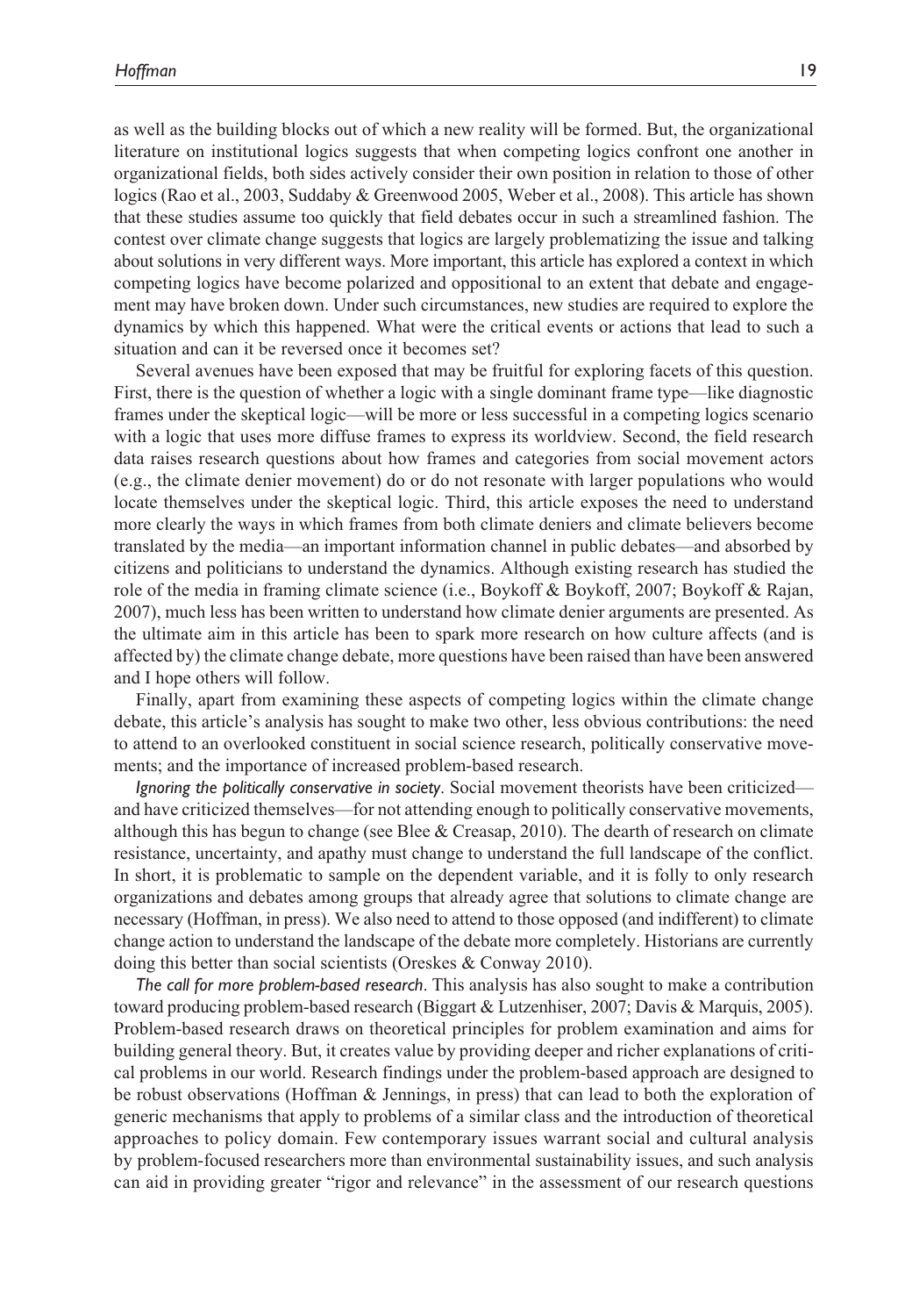(Tushman & O'Reilly, 2007). Social scientists have a duty to bring this type of research into the public sphere to help resolve such a pressing debate (Hoffman, in press), even if our answers are not definitive.

# *Policy Implications*

At the core of this article is the observation that the debate about climate change is as much a cultural debate as it is a scientific debate. Science does not have the definitive final word on whether society accepts climate change as a problem worth addressing. Thus, the social constituency that is relevant in this debate goes beyond scientific experts and extends to broader members of society. Although anthropogenic climate change has now reached the level of a scientific consensus (National Research Council, 2010),<sup>4</sup> it has not yet reached the level of a social consensus (Durkheim, 1895/1982), one that emerges, not from individual responses and preferences, but from the social community that socializes each of its members (Farganis, 2004). Interestingly, this analysis shows first that academic scientists are relatively absent from this social debate, comprising less than 5% of article authors. Although not a unique finding (i.e., Painter, 2010), this should be a cause for concern among those who seek an educated electorate on such complex scientific and social issues.

Second, this article highlights that social scientists, by neglecting the skeptical logic, are neglecting a critical component of the social debate that is taking place. To fully understand the climate debate, constituents must attend to the deeper cultural logics that are employed by opposing sides of the issue. Far more than science is at play in this issue (Hulme, 2009; 2010); climate change engages a rich portfolio of cultural logics, frames, and issue categories that must be exposed to fully understand the social landscape of the debate.

Finally, those interested in the policy implications of this article's findings may also want to draw on theories regarding dispute resolution and power to think about their way forward. An important aspect in which culturally based conflicts such as climate change differ from other types of conflict most often studied by behavioral negotiation theorists is the extent to which they involve core values and ideological beliefs. In contrast to simple economic exchanges, the issues in culturally based negotiations are very closely associated with participants' identity. Individuals' positions in ideologically based conflicts typically emerge from beliefs at the core of who they are—"what they believe about the reality of the world, how the world behaves, what fundamental rights people have, notions of justice, and what is right and wrong" (Wade-Benzoni et al., 2002, p. 43). These beliefs can be deeply influenced by social movement politics such as what is taking place in the climate change debate. And the resultant politics they invoke can lead to two possible outcomes in the form of the debate.

*Integrative form of the dispute*. Resolution of the debate over climate change would likely require an integrative shift (Raiffa, 1985) in the focus of the discussion away from positions (climate change is or is not happening) and toward the underlying interests and values that are at play (the validity of the scientific process, the risk related to the likelihood and impact of action or inaction, the economic implications of action or nonaction, and the myriad ideological issues around personal freedom, the proper role and size of government, and others).

Although this study shows that the debate is centered presently on the issues of science and risk, it also notes that the activation of, as yet, latent or dormant issue categories of religion, technology, and national security and the redefinition of existing issue categories of science, economics, risk, and ideology may create possible "broker" issue categories to resolve differences. When presenting the climate change issue, it is critical that the frames and categories used do not threaten people's values and therefore creative dismissive resistance to the argument. Instead, the issue must be presented in a manner that is culturally congenial to target audiences (Earle & Cvetkovich, 1995; Fisher & Shapiro, 2006; Kahan, Braman, & Jenkins-Smith, 2010).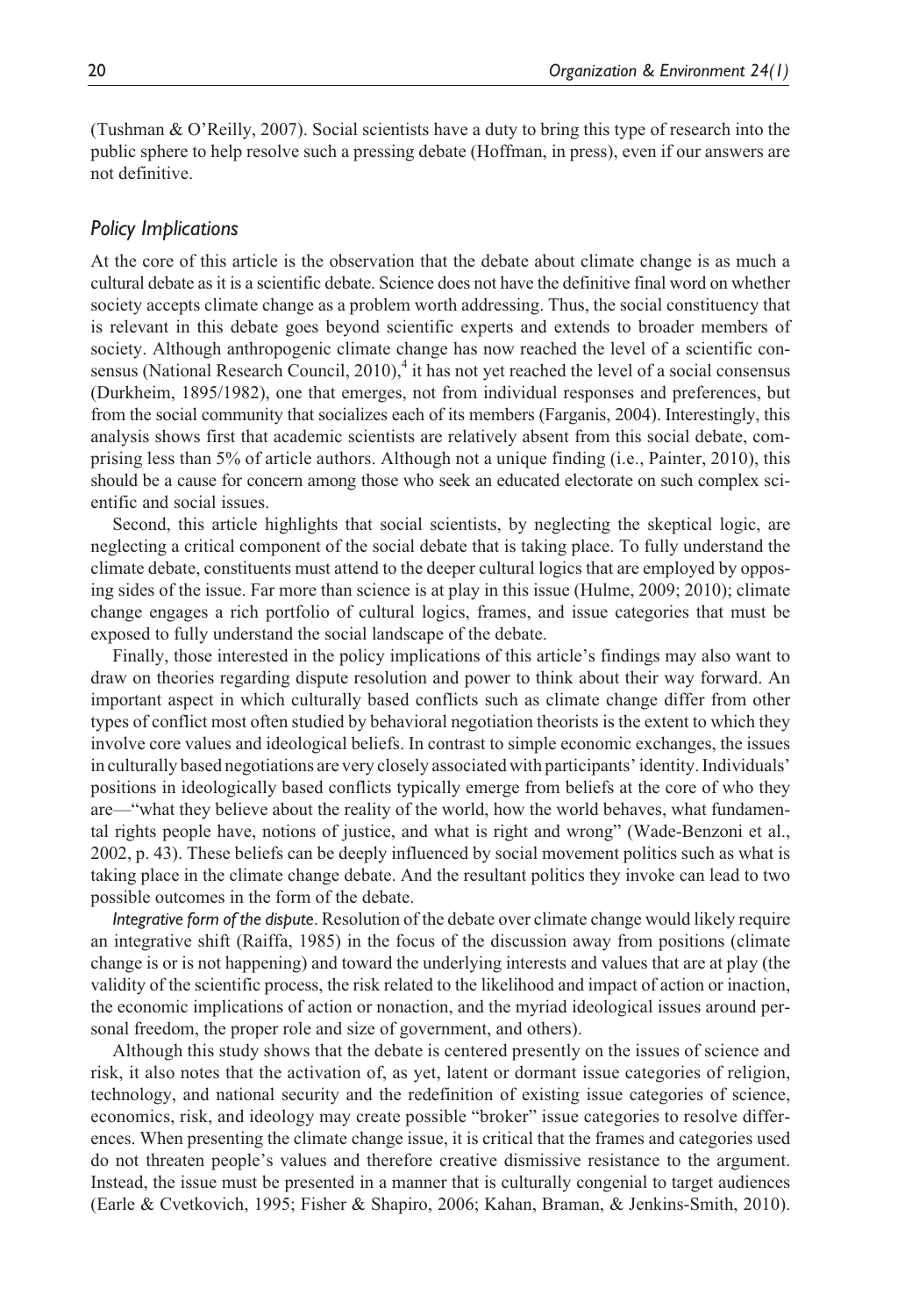Frames and categories can provide a template for the kinds of bridges that are necessary for finding common ground and expanding the solution space to difficult issues.

Similarly, individuals with credibility on both sides of the debate would be necessary to act as "climate brokers" in this realm. People are more likely to feel open to consider evidence when it is accepted or, ideally, presented by a knowledgeable member of their cultural community (Fisher & Shapiro, 2006; Kahan et al., 2010). Conversely, they will dismiss information that is inconsistent with their cultural values when they perceive that it is being advocated by experts whose values they reject. Given that only 35% of Republicans believe there is solid evidence of global warming compared with 75% of Democrats (Pew Research Center, 2009), the most effective broker would best come from the political right. At present, no one is playing this role.

Finally, the timing of the engagement of such climate brokers would best follow in the wake of critical events. Contextually dramatic happenings can focus sustained public attention and invite an opportunity for social and institutional entrepreneurs to direct the form of debate on critical social issues. These events become openings for recasting the political landscape of social movement organizations and the resultant collective redefinition of social institutions and institutional logics (Hoffman & Ocasio, 2001; Nigam & Ocasio, 2010).

*A logic schism*. Although these tactics are useful in an integrative scenario, if the debate over climate change regresses into a fully developed logic schism, the solution space for resolving debate collapses and negotiations become a win–lose scenario in which the two sides fight a distributive battle over concessionary agreements with each side pursuing its goals by demonizing the other (Bazerman & Neale, 1992). Environmentalists are perceived as insensitively seeking environmental protection at all costs and willing to sacrifice economic development and human economies toward that end. Economic interests are perceived as pursuing economic growth at all costs, willing to forfeit environmental considerations to increase profit. With this mind-set, joint solutions through cooperative decision making become virtually impossible (Bazerman & Hoffman, 1999) and the dynamics of interaction become based on power, domination, and coercion. In such a scenario, interests and values are no longer the basis of engagement and outcomes are not likely to be optimal.

# **Conclusion**

This article has analyzed the extent to which the logic and cultural debate around climate change represents a logic schism. This is an area that social sciences can add a great deal to further understanding in the social and policy arena. Unfortunately, the contemporary presentation of academic scholarship in the climate change debate is largely dominated by the fields of economics, engineering, and law. If social scientists that focus on cultural and social phenomenon want to engage as well, they must bring their academic tools to bear on problem domains such as climate change. It is not enough to say the science is decided if the skepticism countermovement remains active and public uncertainty increases. Organizational researchers and social theorists have unique theories and methods at their disposal to explain why climate change is a polarizing issue in some settings and not in others and why some organizations support or resist efforts to mitigate GHG emissions (Hoffman, in press).

If successful in spurring greater scholarly interest in the cultural, ideological, and institutional elements undergirding the climate debate, research in this area—similar to all contentious social problems—will be undertaken by social science scholars using a variety of different theoretical approaches. Scholars who are more comfortable with normative research may take a critical theory stance toward climate skepticism, but others will approach the issue through the lenses of rational choice theory, game theory, organizational theory, economic sociology, and so on. I remain agnostic about which of these approaches will be the most successful at explaining the drivers behind and ultimately the outcomes of—the climate debate and believe this is best sorted out in robust academic as well as public debate.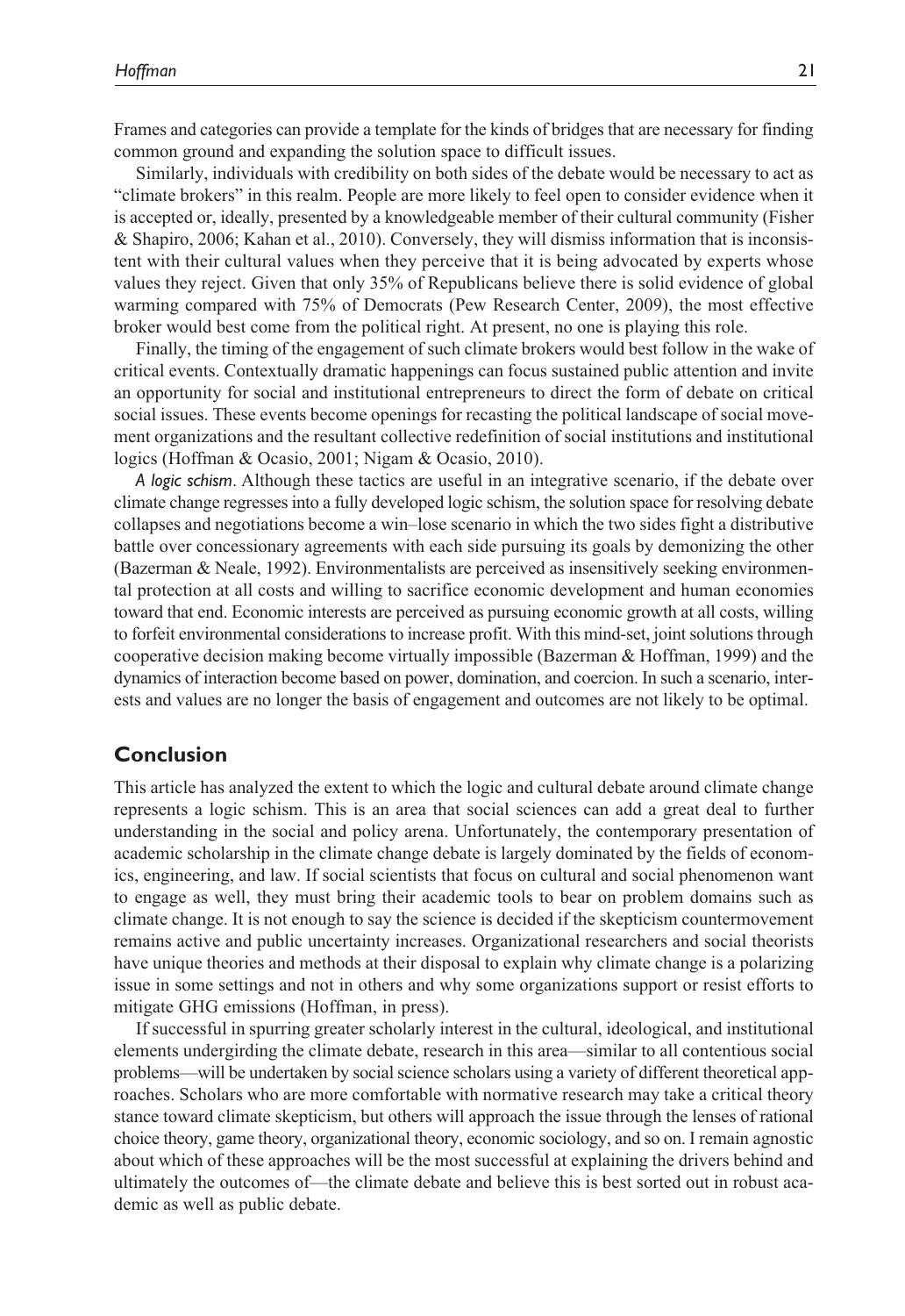| Newspaper Op-Ed Coding Scheme<br>Appendix |              |                |                                                                                                                                                                  |                |                                                                                                   |
|-------------------------------------------|--------------|----------------|------------------------------------------------------------------------------------------------------------------------------------------------------------------|----------------|---------------------------------------------------------------------------------------------------|
|                                           |              |                |                                                                                                                                                                  | 0. Science     |                                                                                                   |
|                                           | Frame        | Code           | Certainty                                                                                                                                                        | Code           | Uncertainty                                                                                       |
| Scientific certainty                      | Diagnostic   | $\overline{6}$ | Says the consensus process by which IPCC<br>Change) concludes that climate change is<br>(Intergovernmental Panel on Climate<br>happening is appropriate/rigorous | $\frac{20}{ }$ | Says the IPCC process for determining the scientific<br>evidence around climate change is flawed  |
|                                           |              |                | Stresses certainty of climate evidence. Cites<br>climate change as a certain fact (i.e., "it is                                                                  |                | Stresses uncertainty of climate evidence/climate<br>models                                        |
|                                           |              |                | happening")                                                                                                                                                      |                | Denies climate evidence entirely (climate change a<br>myth, hoax).                                |
|                                           |              |                |                                                                                                                                                                  |                | Cites support for global cooling                                                                  |
|                                           |              |                | Skeptics have the science wrong                                                                                                                                  |                | Believers have the science wrong                                                                  |
|                                           |              |                | Consensus exists                                                                                                                                                 |                | Consensus does not exist                                                                          |
| Causes of climate<br>change               | Diagnostic   | $\frac{2}{3}$  | Climate change is caused by humans (e.g., by<br>combusting fossil fuels, consumption, etc.)                                                                      | 202            | Climate change is not caused by humans or is<br>caused by natural forces                          |
| More research needed                      | Prognostic   | $\overline{0}$ | No more research is needed                                                                                                                                       | 203            | More research on climate change is necessary                                                      |
| Scientists' agenda                        | Motivational | $\overline{5}$ | Scientists calling for action are neutral<br>experts                                                                                                             | 204            | Scientists calling for action are ideologically<br>motivated/using evidence selectively           |
|                                           |              |                | Scientists have strong professional norms<br>that stress neutrality and objectivity                                                                              |                | results (e.g., working to get more grant money)<br>Scientists are economically motivated in their |
|                                           |              |                |                                                                                                                                                                  |                | (continued)                                                                                       |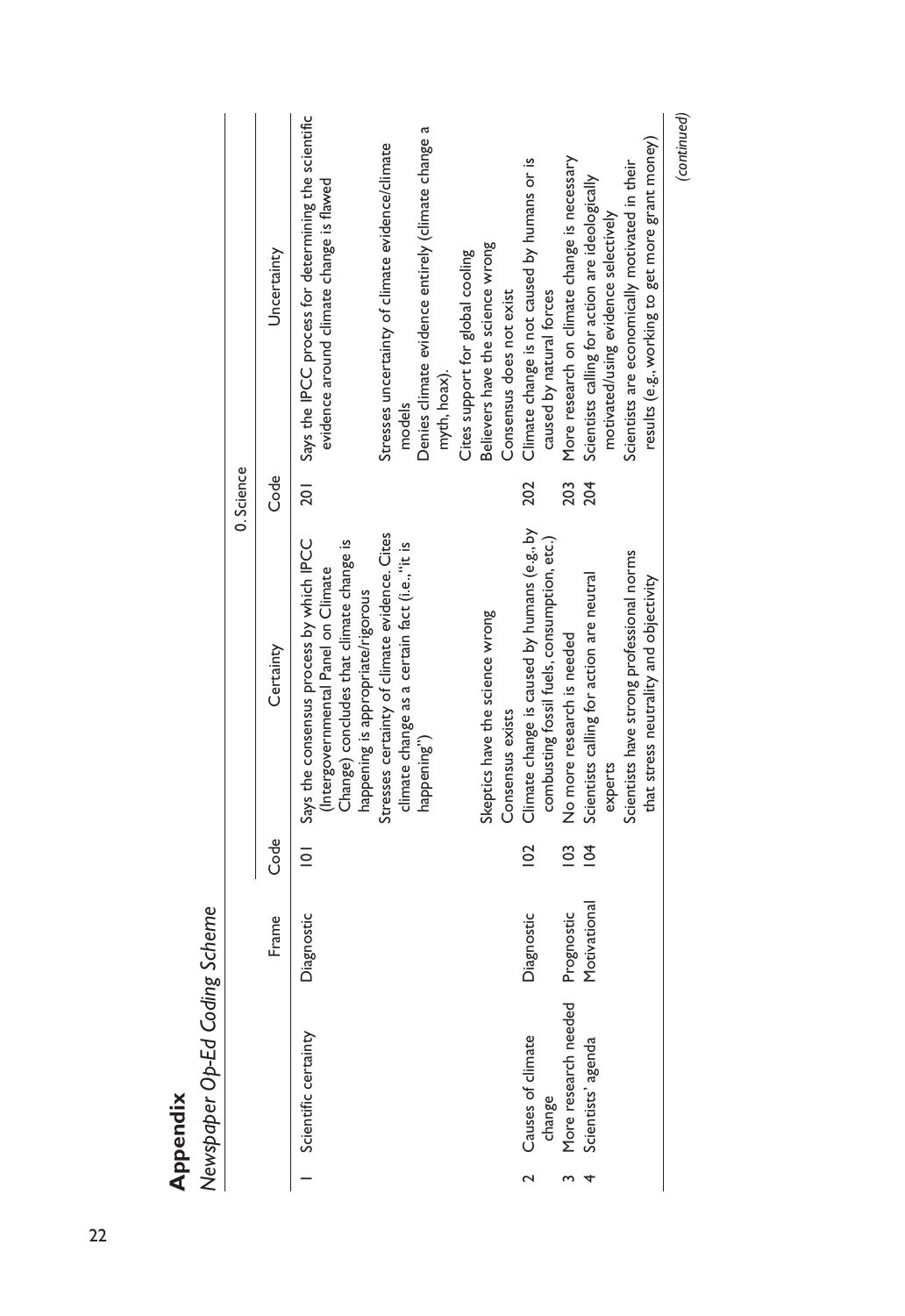|   |                                                  |              |                |                                                                                                                   | I. Risk |                                                                                                       |
|---|--------------------------------------------------|--------------|----------------|-------------------------------------------------------------------------------------------------------------------|---------|-------------------------------------------------------------------------------------------------------|
|   |                                                  | Frame        | Code           | tigh                                                                                                              | Code    | $\sum_{i=1}^{n}$                                                                                      |
| 5 | Precautionary principle<br>(also urgency and act | Prognostic   | $\frac{5}{2}$  | Argues for the precautionary principle; it is<br>better to be safe than sorry                                     | 205     | Argues that we have time to wait for more scientific<br>clarity before actions are needed             |
|   | now!)                                            |              |                | Regardless of evidence for or against climate<br>change, it is prudent to take action (we<br>should do something) |         | climate change, the risk isn't great enough to act<br>Since there are questions about the evidence on |
|   |                                                  |              |                | What does it hurt to act?                                                                                         |         | No need to act now                                                                                    |
|   |                                                  |              |                | We need to act now! Action needed now to                                                                          |         | No need to act now                                                                                    |
|   |                                                  |              |                | solve this urgent problem                                                                                         |         |                                                                                                       |
| ∾ | Physical risks                                   | Diagnostic   | 106            | Physical risks are/will be real and present                                                                       | 306     | Physical risks are exaggerated, hyped, and                                                            |
|   |                                                  |              |                | (e.g., hurricanes, droughts, melting ice,                                                                         |         | overplayed, or only apply to others (i.e., developed                                                  |
|   |                                                  |              |                | species extinction, biodiversity loss)                                                                            |         | countries)                                                                                            |
| N | Public health risks                              | Diagnostic   | $\overline{0}$ | Health or social risks are/will be real and                                                                       | 207     | Health risks are exaggerated, hyped, and overplayed,                                                  |
|   |                                                  |              |                | present (e.g., disease, public health disasters)                                                                  |         | or only apply to others (i.e., developed countries)                                                   |
| ∞ | Externalities                                    | Motivational | $\frac{80}{2}$ | Addressing climate change will cause                                                                              | 208     | Addressing climate change will cause negative                                                         |
|   |                                                  |              |                | positive social externalities (e.g., public<br>health benefits)                                                   |         | externalities (e.g., poorer quality of life)                                                          |
|   |                                                  |              |                | Addressing climate change will help us avoid                                                                      |         | Addressing climate change will not affect our ability                                                 |
|   |                                                  |              |                | terrible consequences from social or                                                                              |         | to deal with social or physical risks                                                                 |
|   |                                                  |              |                | physical risks listed above (we must act)                                                                         |         |                                                                                                       |
|   |                                                  |              |                | Addressing climate change will cause                                                                              |         | Not addressing climate change will cause positive                                                     |
|   |                                                  |              |                | positive environmental externalities                                                                              |         | externalities (longer growing seasons, milder                                                         |
|   |                                                  |              |                | (cleaner air, better environment, etc.)                                                                           |         | winters, better quality of life)                                                                      |
|   |                                                  |              |                |                                                                                                                   |         | (continued)                                                                                           |

**Appendix (continued) Appendix (continued)**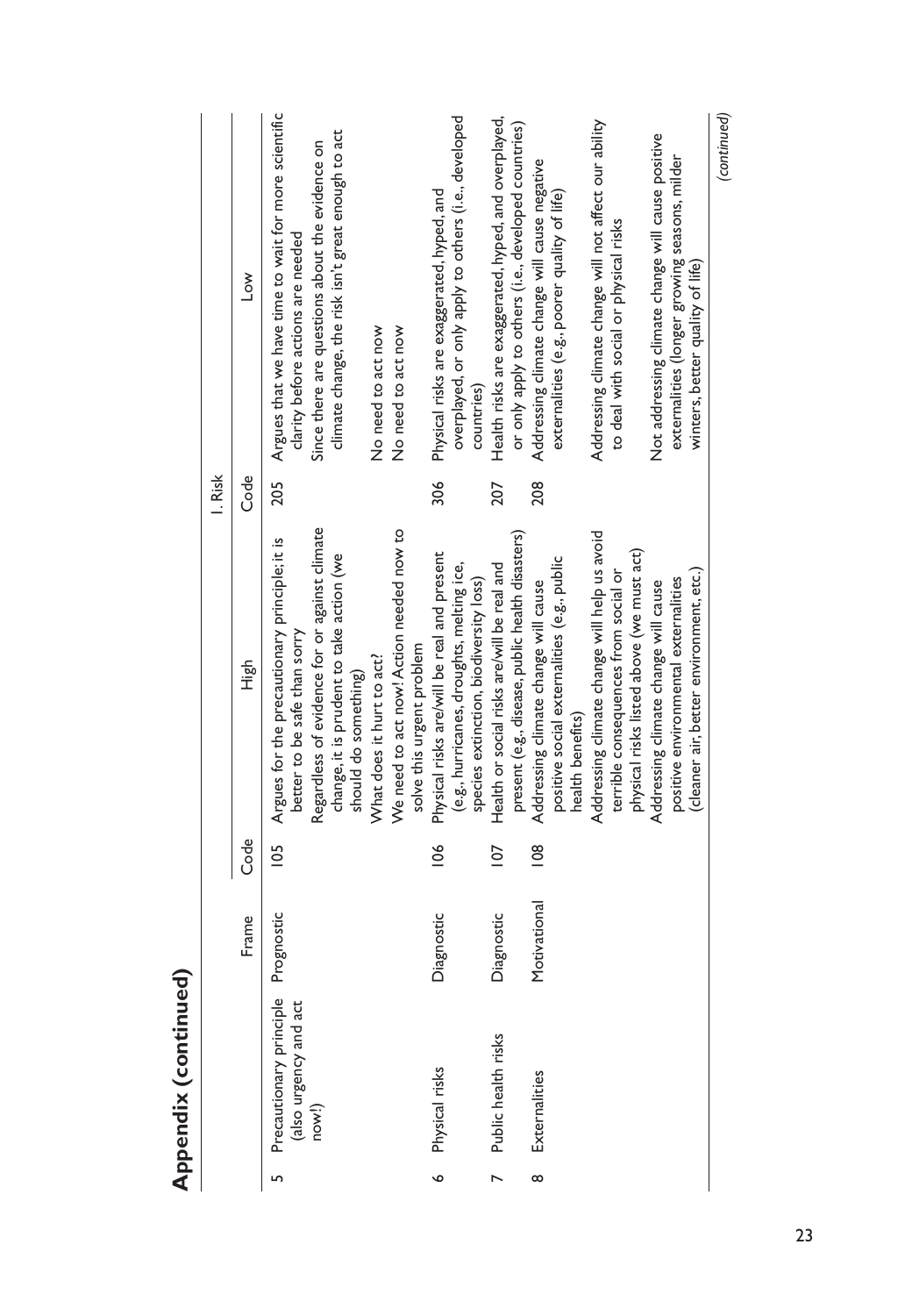|             | Appendix (continued)                      |              |               |                                                                                                                                                                                                                                                                                                                                                                                              |               |                                                                                                                                                                                                                                                                                                                                                                                                                                         |
|-------------|-------------------------------------------|--------------|---------------|----------------------------------------------------------------------------------------------------------------------------------------------------------------------------------------------------------------------------------------------------------------------------------------------------------------------------------------------------------------------------------------------|---------------|-----------------------------------------------------------------------------------------------------------------------------------------------------------------------------------------------------------------------------------------------------------------------------------------------------------------------------------------------------------------------------------------------------------------------------------------|
|             |                                           |              |               |                                                                                                                                                                                                                                                                                                                                                                                              | 2. Technology |                                                                                                                                                                                                                                                                                                                                                                                                                                         |
|             |                                           | Frame        | Code          | $\mathsf{Low}$                                                                                                                                                                                                                                                                                                                                                                               | Code          | -ligh                                                                                                                                                                                                                                                                                                                                                                                                                                   |
| ە           | Type of technology<br>(picking winners)   | Prognostic   | $\frac{1}{2}$ | Questions carbon capture and sequestration<br>feasibility or timetable to being operational<br>Champions a fuel-mix but favors renewables<br>(CCS) technology feasibility or timetable<br>Champions renewables over other energy<br>Questions safety and feasibility of nuclear<br>Questions geo-engineering technology<br>options to combat climate change<br>to being operational<br>power | 209           | compared with other options (e.g., nuclear, coal, etc.)<br>Advocates for geo-engineering as a technological<br>Advocates for carbon capture and sequestration<br>Dismisses renewables as a viable energy solution<br>Champions tech-ready nuclear power as a<br>Champions a fuel-mix but favors nuclear<br>(CCS) as a technological solution<br>technological solution<br>solution                                                      |
|             |                                           |              |               |                                                                                                                                                                                                                                                                                                                                                                                              | 3. Economics  |                                                                                                                                                                                                                                                                                                                                                                                                                                         |
|             |                                           | Frame        | Code          | Long Term                                                                                                                                                                                                                                                                                                                                                                                    | Code          | Short Term                                                                                                                                                                                                                                                                                                                                                                                                                              |
| $\supseteq$ | Cost-benefit                              | Diagnostic   | $\frac{1}{1}$ | Highlights the methodological limits of cost-<br>as aesthetic value, well-being, externalities)<br>able to capture all costs and benefits such<br>cannot be translated to monetary value)<br>benefit analysis (e.g., cost-benefit is not<br>resources is wrong (i.e., aesthetic value<br>Argues commensuration of natural                                                                    | 210           | externalities when evaluating climate change policy<br>physical resources, not carbon (so this code does<br>code this if they're talking about using the earth's<br>Says cost-benefit analysis adequately accounts for<br>relevant economic variables and social/environ<br>not apply to cap and trade articles necessarily)<br>Supports commensuration of natural resources<br>(It's ok to monetize natural resources)—only<br>options |
|             | Economic investment<br>(jobs and economy) | Motivational | $\equiv$      | climate change will outweigh short-term costs<br>benefits outweigh costs. GHG (greenhouse<br>Argues for the win-win scenario. Short-term<br>or national, more green jobs, make United<br>gas) controls will help the economy (local<br>Long-term economic benefits of addressing<br>Economic cost of not addressing climate<br>States more competitive)<br>change will be high               | $\frac{1}{2}$ | economic harm to the economy (local or national,<br>Argues for the lose-lose scenario. Short-term costs<br>Long-term costs of addressing climate change will<br>outweigh the benefits. GHG controls will cause<br>Economic costs of not addressing climate change<br>jobs lost to overseas workers)<br>outweigh long-term benefits<br>will not be high                                                                                  |
|             |                                           |              |               |                                                                                                                                                                                                                                                                                                                                                                                              |               | (continued)                                                                                                                                                                                                                                                                                                                                                                                                                             |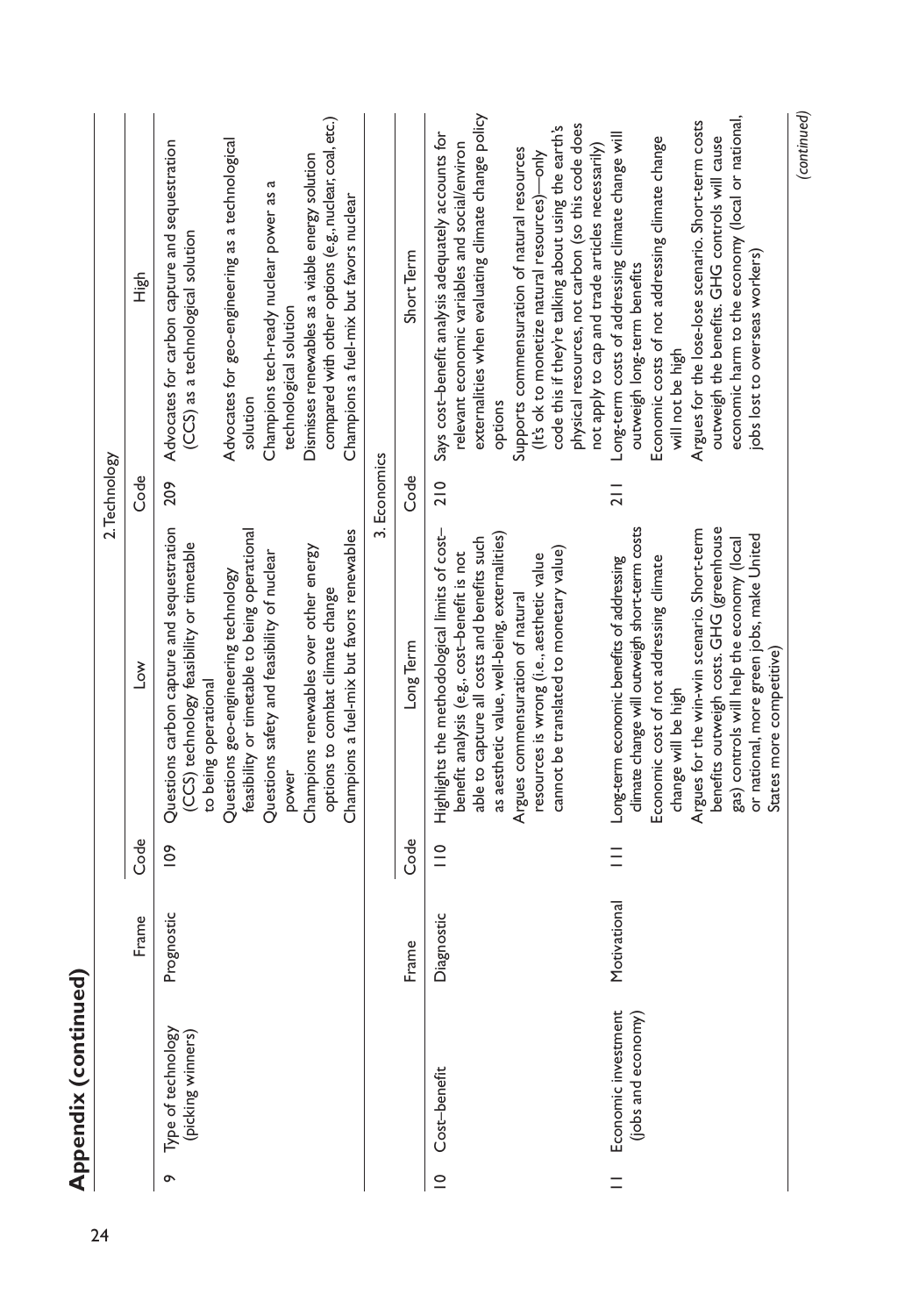|                          | Appendix (continued)               |              |                 |                                                                                                                                                                                       |                    |                                                                                                                                                                                                                                                                      |  |
|--------------------------|------------------------------------|--------------|-----------------|---------------------------------------------------------------------------------------------------------------------------------------------------------------------------------------|--------------------|----------------------------------------------------------------------------------------------------------------------------------------------------------------------------------------------------------------------------------------------------------------------|--|
|                          |                                    |              |                 |                                                                                                                                                                                       | 3. Economics       |                                                                                                                                                                                                                                                                      |  |
|                          |                                    | Frame        | Code            | Long Term                                                                                                                                                                             | Code               | Short Term                                                                                                                                                                                                                                                           |  |
| $\overline{C}$           | Economics of energy                | Prognostic   | $\frac{1}{2}$   | Investing in renewable energy is profitable/good<br>Investing in nuclear, coal, or geo-engineering<br>is not profitable now or in the future<br>for economy now or in the near future | 212                | profitable or feasible now and will be in the future<br>Investing in renewable energy is not profitable or<br>Investing in nuclear, coal, or geo-engineering is<br>feasible now and will not be in the future                                                        |  |
| $\tilde{ }$              | Discounting the future             | Motivational | $\frac{1}{2}$   | Says it is wrong to apply any (or a high)<br>discount rate to future generations                                                                                                      | 213                | Places higher discount rates on future generations<br>(e.g., future generations will be wealthier, people<br>today do not value people tomorrow as much)                                                                                                             |  |
|                          |                                    |              |                 |                                                                                                                                                                                       | 4. Religion/Values |                                                                                                                                                                                                                                                                      |  |
|                          |                                    | Frame        | Code            | Stewardship                                                                                                                                                                           | Code               | Dominion                                                                                                                                                                                                                                                             |  |
| $\overline{4}$           | Religion and science               | Diagnostic   | $\frac{4}{1}$   | scientific reason, is not at odds with religion<br>Climate change evidence, supported by                                                                                              | $\frac{14}{1}$     | Scientific reason is hostile to religious faith (e.g., as<br>evidenced by past clashes over intelligent design)                                                                                                                                                      |  |
| $\overline{5}$           | Free will and religion             | Prognostic   | $\frac{5}{1}$   | Humans have free will to solve climate<br>change so they should act                                                                                                                   | 215                | Places responsibility for care of the Earth in God's hands<br>(i.e., humans are weak and cannot know God's will)                                                                                                                                                     |  |
| $\tilde{=}$              | Education                          | Prognostic   | $\frac{6}{11}$  | Education is needed to teach/inform/inspire<br>people to address climate change                                                                                                       | 216                | Educational time and resources should not be<br>expended on climate change                                                                                                                                                                                           |  |
| $\overline{\phantom{0}}$ | Civic responsibility               | Prognostic   | $\overline{11}$ | Individuals must take civic action (e.g.,<br>contacting legislators, protesting)                                                                                                      | 217                | Deemphasizes need for civic action                                                                                                                                                                                                                                   |  |
| $\frac{\infty}{\infty}$  | Personal freedom                   | Prognostic   | $\frac{8}{1}$   | Argues limits on consumption and lifestyle<br>change (smaller houses, greening homes,<br>choices are needed to address climate<br>more commuting, less consumption)                   | $\frac{8}{2}$      | Argues that individuals should not have limitations<br>placed on their consumption or lifestyle choices                                                                                                                                                              |  |
| $\tilde{=}$              | Climate change is a<br>moral issue | Motivational | $\frac{8}{1}$   | responsibility (e.g., stresses human rights,<br>human welfare, animal rights, justice, and<br>Addressing climate change is a moral<br>others)                                         | 219                | other social issues (e.g., contraception, GLBT [gay,<br>Climate change is not a moral issue. It is a political<br>issue. Addressing climate change means having<br>lesbian, bisexual, transgender], women's rights<br>to take progressive (i.e., immoral) stances on |  |
|                          |                                    |              |                 | Ecocentrism. Argues for human stewardship<br>Stresses intergenerational equity. Stresses<br>responsibility to all future generations<br>of the earth                                  |                    | Stresses more responsibility to today's people and<br>issues. Emphasizes End of Times or the Rapture<br>Anthropocentrism: Argues for human dominion<br>over earth                                                                                                    |  |
|                          |                                    |              |                 |                                                                                                                                                                                       |                    | (continued)                                                                                                                                                                                                                                                          |  |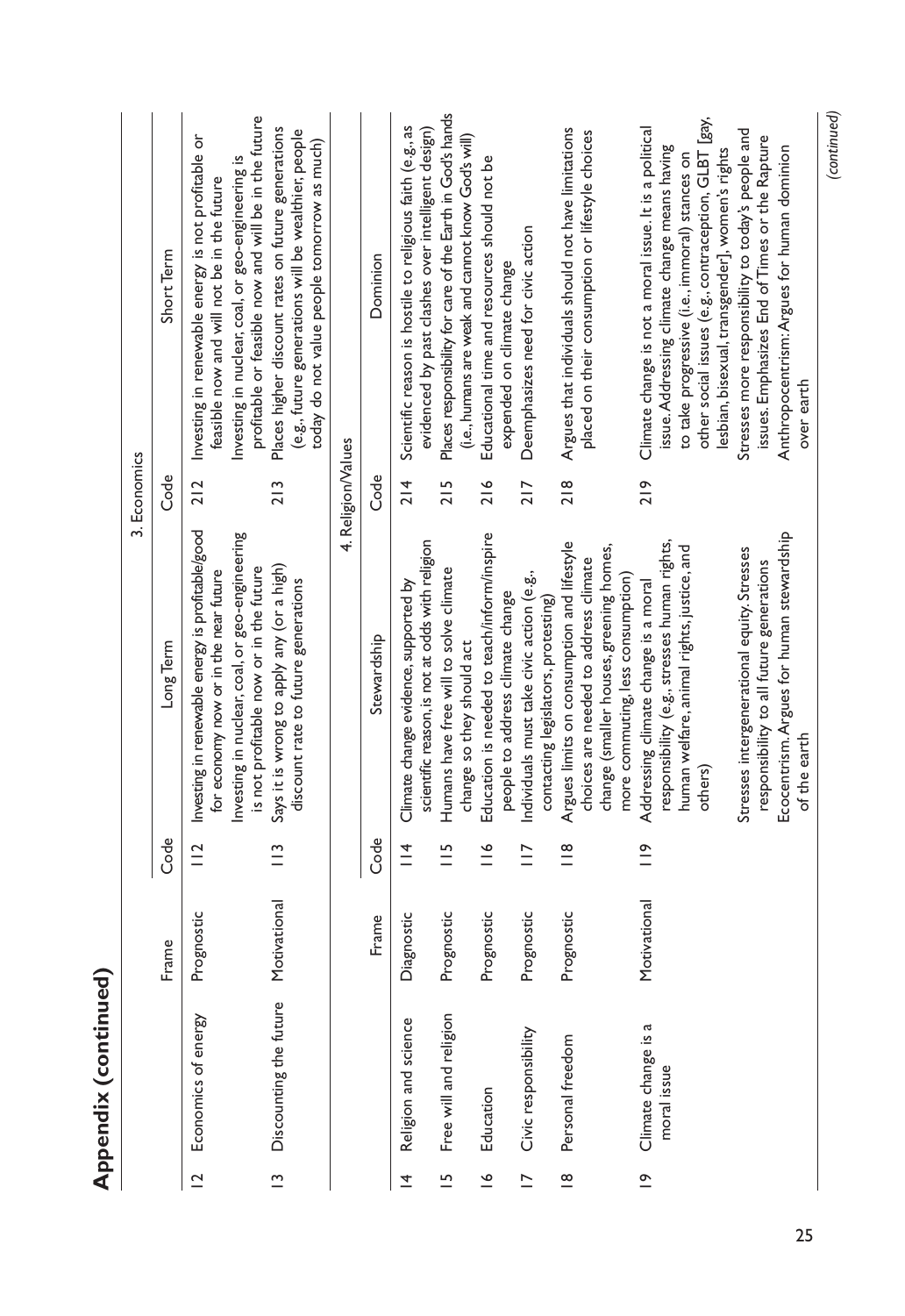|                |                      |            |                | 5. Political Ideology                                                                  |      |                                                                                                               |
|----------------|----------------------|------------|----------------|----------------------------------------------------------------------------------------|------|---------------------------------------------------------------------------------------------------------------|
|                |                      | Frame      | Code           | Liberal                                                                                | Code | Conservative                                                                                                  |
| 20             | Freedom of speech    | Diagnostic | 120            | Climate proponents are squelched (e.g., in<br>Bush administration)                     | 220  | Climate skeptics are squelched/freedom of speech<br>should be honored                                         |
| $\overline{2}$ | Media bias           | Diagnostic | $\overline{2}$ | Shows a conservative/too balanced bias on<br>climate change                            | 221  | Media shows a liberal bias on climate change                                                                  |
| 22             | Attacking opponents  | Diagnostic | 122            | Blames climate opponents for playing<br>politics with climate change                   | 222  | Blames climate supporters for playing politics with<br>climate change                                         |
|                |                      |            |                | Big business puts forth climate denying and/<br>or benefits from it                    |      | Environmentalists/liberals/AI Gore/United Nations<br>put forth climate hysteria and/or benefit from it        |
| 23             | Government's role in | Prognostic | 123            | Republicans benefit from climate denying<br>Regulation Good                            | 223  | Democrats benefit from climate hysteria<br>Regulation Bad                                                     |
|                | regulating           |            |                | Highlights the limitations of capitalism and                                           |      | Champions capitalism and free trade (market will                                                              |
|                |                      |            |                | (market alone cannot solve climate change)<br>free trade for addressing climate change |      | solve climate change)                                                                                         |
|                |                      |            |                |                                                                                        |      |                                                                                                               |
|                |                      |            |                | Supportive of government intervention in                                               |      | Against government intervention in the market to                                                              |
|                |                      |            |                | the market to regulate GHGs (e.g., carbon                                              |      | regulate GHG emissions (opposes big government,                                                               |
|                |                      |            |                | tax, cap and trade, stricter state laws or<br>CAFÉ standards)—Legislation is good      |      | government "programs," government running our<br>lives) small government better                               |
|                |                      |            |                | Regulation will create incentives that                                                 |      | Regulation will negatively change individual and                                                              |
|                |                      |            |                | will positively change individual and                                                  |      | organizational behavior                                                                                       |
|                |                      |            |                | organizational behavior                                                                |      |                                                                                                               |
|                |                      |            |                | Regulation will fix distortions in the market                                          |      | Regulation will cause distortions in the market                                                               |
|                |                      |            |                | Regulation/incentives needed to spur                                                   |      | If renewables are competitive, they should be abe                                                             |
|                |                      |            |                | new markets, promote clean tech, give                                                  |      | to make it on their own without government                                                                    |
|                |                      |            |                | renewables a leg up                                                                    |      | regulation picking winners                                                                                    |
| 24             | Cooperation          | Prognostic | 124            | Embraces multi-lateral approaches to                                                   | 224  | Champions national sovereignty (we should not do                                                              |
|                |                      |            |                | addressing climate change (e.g., Kyoto and<br>Copenhagen)                              |      | it at all, should not be pressured by the EU)                                                                 |
|                |                      |            |                | G<br>Stresses need for U.S. (by itself) to be                                          |      | Expresses concern that U.S. climate leadership will                                                           |
|                |                      |            |                | climate leader (we should go first)                                                    |      | give unfair advantage to developing countries (China<br>and India). United States shouldn't act until they do |
|                |                      |            |                |                                                                                        |      |                                                                                                               |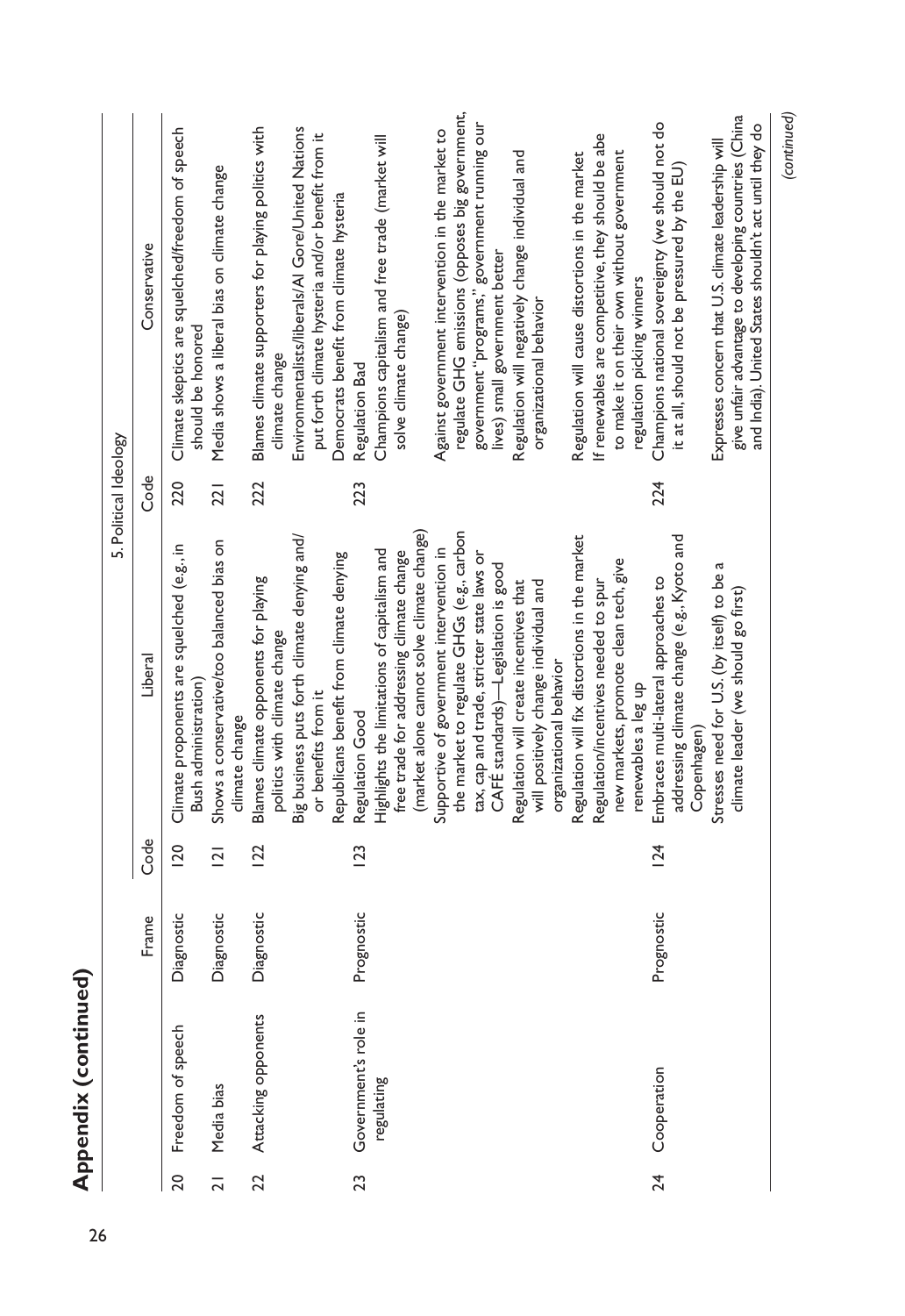|    | Appendix (continued)           |                     |            |                                                                                                                                                                                                           |                       |                                                                                                                                                                                                        |
|----|--------------------------------|---------------------|------------|-----------------------------------------------------------------------------------------------------------------------------------------------------------------------------------------------------------|-----------------------|--------------------------------------------------------------------------------------------------------------------------------------------------------------------------------------------------------|
|    |                                |                     |            |                                                                                                                                                                                                           | 5. Political Ideology |                                                                                                                                                                                                        |
|    |                                | $\mathbf 0$<br>Fram | Code       | Liberal                                                                                                                                                                                                   | Code                  | Conservative                                                                                                                                                                                           |
|    |                                |                     |            | (including United States) to take the lead<br>Stresses need for developed countries<br>on climate                                                                                                         |                       | Stresses need for developing countries to make<br>binding GHG reduction commitments                                                                                                                    |
|    |                                |                     |            | broadly) is necessary to solve this. This is<br>Bipartisanship (or collaboration more<br>an issue that matters to everyone                                                                                |                       | Republicans should continue to oppose climate<br>change legislation or action                                                                                                                          |
| 25 | responsibility<br>Nation-state | Motivational        | <b>125</b> | Developed countries are at fault for<br>historical emissions                                                                                                                                              | 225                   | emission levels. Expresses concern that developing<br>countries aren't going to do enough to address<br>climate change even if developed countries act<br>China and India are at fault for present-day |
|    |                                |                     |            |                                                                                                                                                                                                           | 6. National Security  |                                                                                                                                                                                                        |
|    |                                | $\mathbf 0$<br>Fram | Code       | Interventionist                                                                                                                                                                                           | Code                  | Isolationist/Protectionist                                                                                                                                                                             |
| 26 | Developing world<br>problems   | Diagnostic          | 126        | environmental refuges or immigration to<br>Climate change will cause increase in<br>developed countries                                                                                                   | 226                   | from affected areas, immigration laws, or other<br>environmental refuges because of distance<br>The United States will not be affected by<br>regulations meant to limit immigration                    |
|    |                                |                     |            | Climate change will cause instability in<br>developing countries                                                                                                                                          |                       | Climate change will not cause instability in<br>developing countries                                                                                                                                   |
| 27 | Military strain                | Diagnostic          | <b>127</b> | causes unrest (could stretch U.S. military<br>countries (or domestically, e.g., Katrina)<br>will be necessary when climate change<br>U.S. military intervention in developing<br>too thin, cost too much) | 227                   | The United States will not have to involve itself with<br>the problems in developing countries                                                                                                         |
| 28 | Oil independence               | Prognostic          | <b>28</b>  | United States should wean itself off foreign<br>oil using domestic renewables                                                                                                                             | 228                   | United States should use its own fossil (coal, natural<br>gas, etc.) and bio-fuels (ethanol) to wean the<br>United States off foreign oil                                                              |
|    |                                |                     |            |                                                                                                                                                                                                           |                       | (continued)                                                                                                                                                                                            |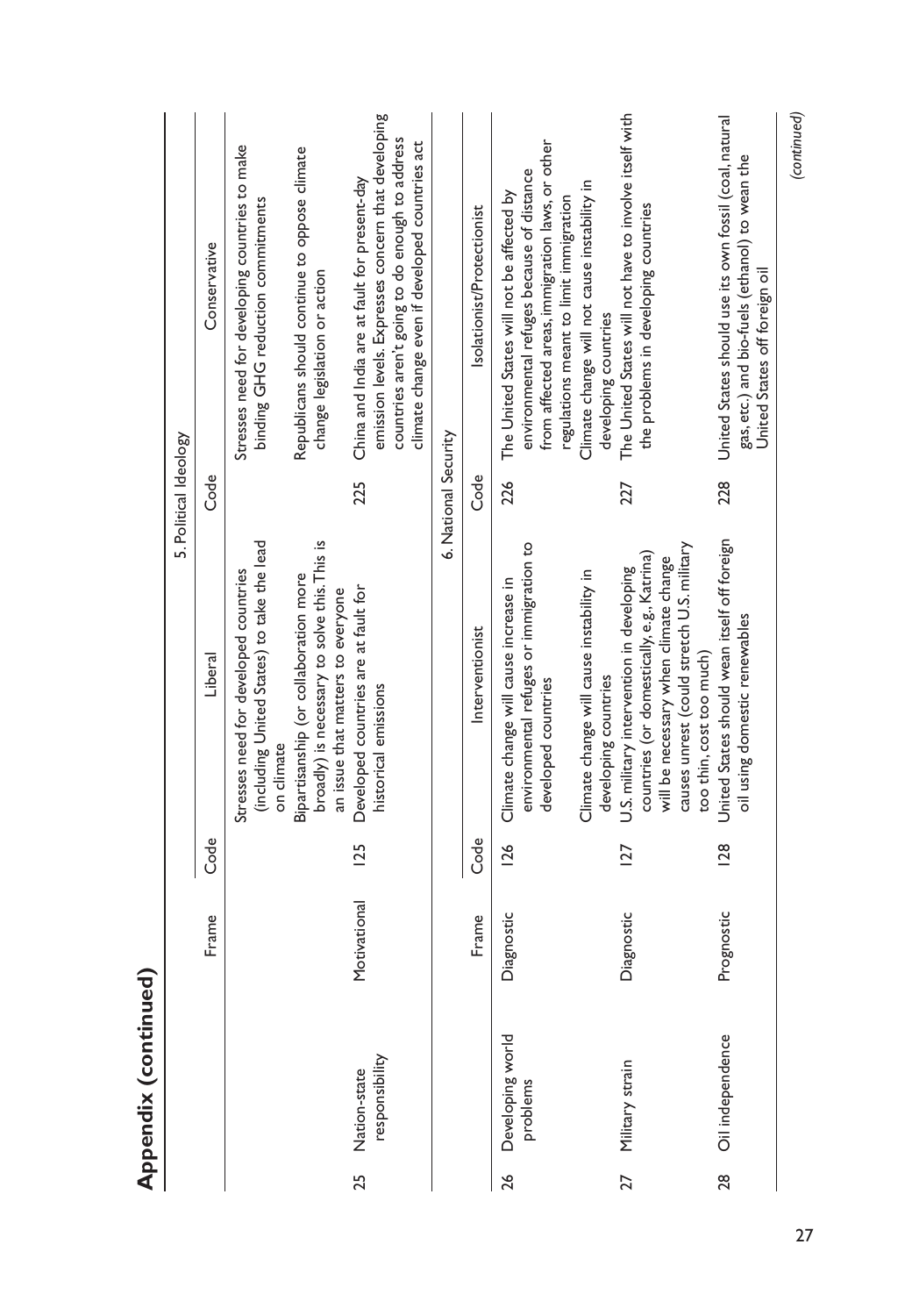Appendix (continued) **Appendix (continued)**

|                      | Isolationist/Protectionist | Addressing climate change will not help the United<br>Addressing climate change will not change the fact<br>States avoid national security threats (not in our<br>229 Climate change is not a national security issue so<br>that we will need to import oil<br>we don't need to act<br>interest)                                                                                                                                                     |
|----------------------|----------------------------|------------------------------------------------------------------------------------------------------------------------------------------------------------------------------------------------------------------------------------------------------------------------------------------------------------------------------------------------------------------------------------------------------------------------------------------------------|
| 6. National Security | Code                       |                                                                                                                                                                                                                                                                                                                                                                                                                                                      |
|                      | Interventionist            | States avoid national security threats (e.g.,<br>Addressing climate change will help United<br>Addressing climate change will help United<br>in our interest to avoid unstable regimes<br>Climate change is a national security issue<br>United States to get off foreign oil (note<br>States avoid relying on extremist foreign<br>Addressing climate change will enable<br>difference from code 132)<br>so we should act<br>developing)<br>regimes |
|                      | Code                       | l29                                                                                                                                                                                                                                                                                                                                                                                                                                                  |
|                      | e<br>E<br>ब्बन             | Motivational                                                                                                                                                                                                                                                                                                                                                                                                                                         |
|                      |                            | 29 National security/<br>foreign policy                                                                                                                                                                                                                                                                                                                                                                                                              |
|                      |                            |                                                                                                                                                                                                                                                                                                                                                                                                                                                      |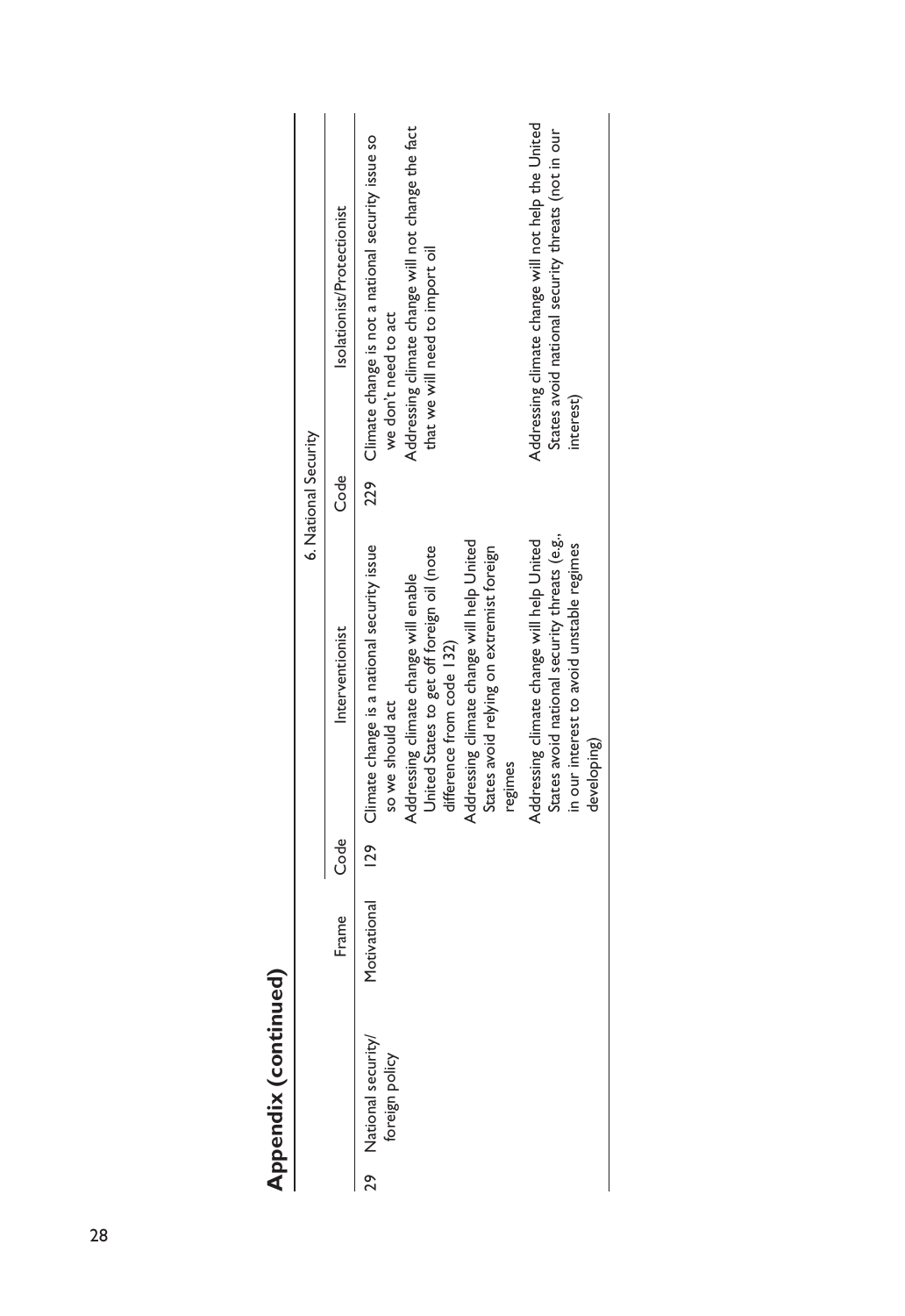# **Acknowledgments**

The author would like to thank the four graduate student research assistants who helped collect and analyze data for this study as well as Heike Schroeder, Judith Walls, Riley Dunlap, and audiences at Oxford, Harvard, Yale, Concordia, and St. Gallen Universities for helpful feedback on early drafts of this article.

# **Declaration of Conflicting Interests**

The author declared no potential conflicts of interest with respect to the research, authorship, and/or publication of this article.

# **Funding**

The author disclosed receipt of the following financial support for the research, authorship, and/or publication of this article:

The author would like to acknowledge financial support of the Frederick A. and Barbara M. Erb Institute for Global Sustainable Enterprise at the University of Michigan.

### **Notes**

- 1. The author subscribes to this view, supported by most scientific institutions around the world, most recently the National Research Council (2010).
- 2. In line with drop in public opinion over this period recorded by the Pew Research Center (2009), 75% of articles were climate positive in 2007 and 2008 compared with 18% skeptical (the remaining articles being neutral or unclear), by 2009 the number of convinced articles drops to 66% and the skeptical articles increase to 23%.
- 3. Before proceeding, I would be remiss if I did not mention that there has been intense debate on both sides of the climate issue over whether the media presents climate change in a biased manner. Convinced advocates argue that the media has contributed to fostering skepticism among the public by presenting both the convinced and skeptical views, because they argue the climate denier view is a very marginal scientific view. Climate deniers, on the other hand, accuse media outlets of not giving their views enough exposure. Although an interesting topic for inquiry, questions about media bias do not drive this article. Rather, it views newspaper data as a convenient way to see expressed climate views by the public.
- 4. Beyond the National Academies, scientific consensus is based on the affirmations of climate change by the following scientific bodies: NASA's Goddard Institute of Space Studies, National Oceanic and Atmospheric Administration, Intergovernmental Panel on Climate Change, U.S. Environmental Protection Agency, American Geophysical Union, American Meteorological Society, American Institute of Physics, National Center for Atmospheric Research, State of the Canadian Cryosphere, Canadian Meteorological and Oceanographic Society, Academia Brasiliera de Ciências Brazil, Academié des Sciences France, AccademiadeiLincei Italy, The Royal Society of the U.K., Royal Society of Canada, Deutsche Akademie der NaturforscherLeopoldina Germany, and the Science Council of Japan.

### **References**

- Adam, D. (2010, April 14). Scientists cleared of malpractice in UEA's hacked emails inquiry. *The Guardian*. Retrieved from http://www.guardian.co.uk/environment/2010/apr/14/oxburgh-uea-clearedmalpractice
- Barton, J. (2009, May 11). *Democrats cap & trade plan: Sending us back to 1875* (Press Release from the office of U.S. Congressman Joe Barton). Retrieved from http://joebarton.house.gov/NewsRoom .aspx?FormMode=Detail&ID=486
- Bazerman, M., & Hoffman, A. (1999). Sources of environmentally destructive behavior: Individual, organizational and institutional perspectives. *Research in Organizational Behavior, 21*, 39-79.
- Bazerman, M., & Neale, M. (1992). *Negotiating rationally*. New York, NY: Free Press.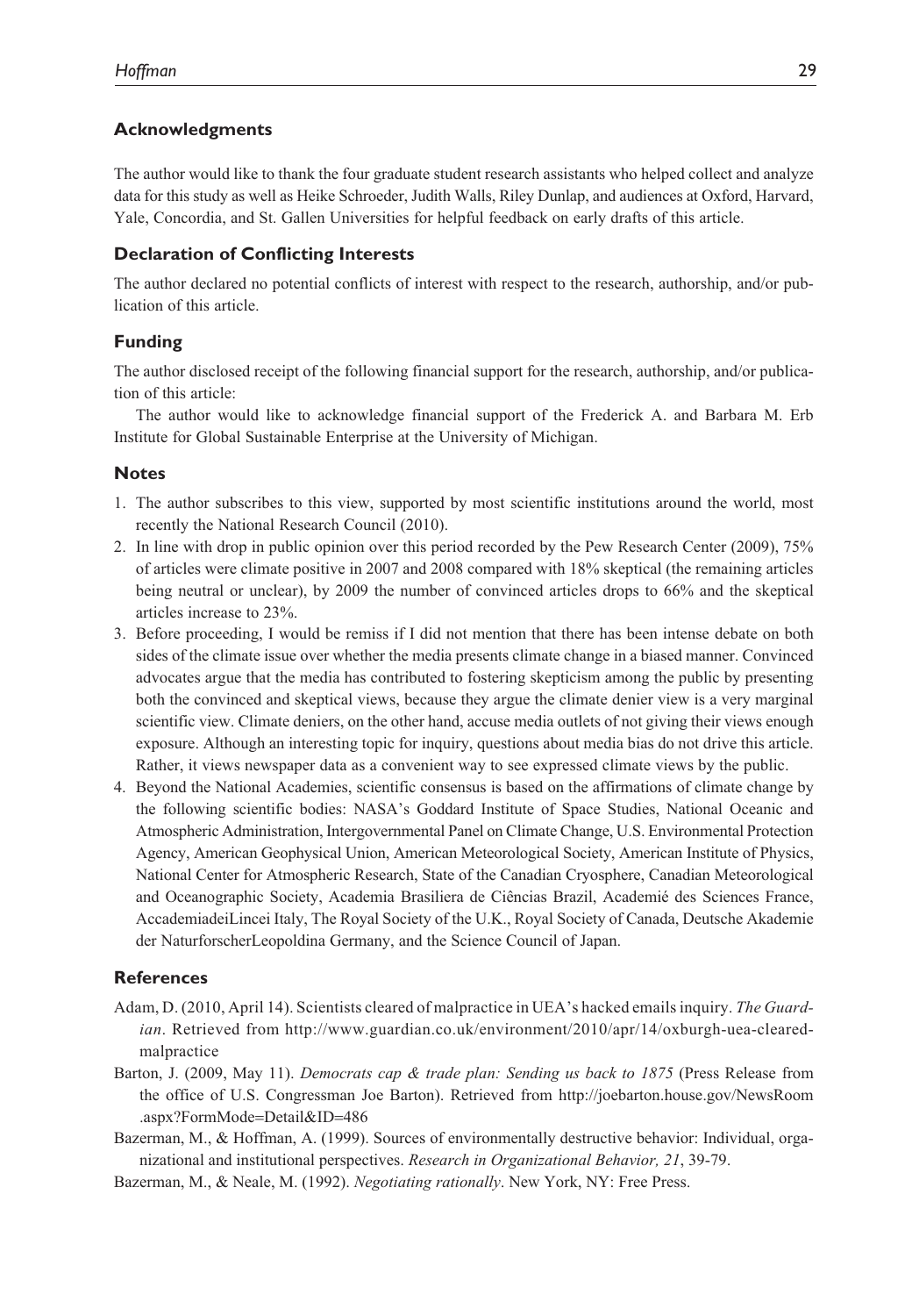- Benford, R. (1993). You could be the hundredth monkey: Collective action frames and vocabularies of motive within the nuclear disarmament movement. *Sociological Quarterly, 34*, 195-216.
- Benford, R. D., & Snow, D. A. (2000). Framing processes and social movements: An overview and assessment. *Annual Review of Sociology, 26*, 611-639.
- Biggart, N. W., & Lutzenhiser, L. (2007). Economic sociology and the social problem of energy efficiency. *American Behavioral Scientist, 50*, 1070-1086.
- Blee, K., & Creasap, K. (2010). Conservative and right-wing movements. *Annual Review of Sociology, 36*, 269-286.
- Bolin, B., Houghton, J. T., Filho, G. M., Watson, R. T., Zinyowera, M. C., Bruce, J., . . . Sundararaman, N. (1995). *IPCC second assessment: Climate change 1995. A report of the Intergovernmental Panel on Climate Change*. New York, NY: UN Intergovernmental Panel on Climate Change. Retrieved from http:// www.ipcc.ch/pdf/climate-changes-1995/ipcc-2nd-assessment/2nd-assessment-en.pdf
- Bourdieu, P., & Wacquant, L. (1992). *Invitation to reflexive sociology*. Chicago, IL: University of Chicago Press.
- Boykoff, M., & Boykoff, J. (2007). Climate change and journalistic norms: A case-study of US mass-media coverage. *Geoforum, 38*, 1190-1204.
- Boykoff, M., & Rajan, S. (2007). Signals and noise: Mass-media coverage of climate change in the USA and the UK. *EMBO Reports, 8*, 207-211.
- Creed, W., Scully, M., & Austin, J. (2002). Clothes make the person: The tailoring of legitimating accounts and the social construction of identity. *Organization Science, 13*, 475-496.
- Davis, G. F., & Marquis, C. (2005). Prospects for organization theory in the early twenty-first century: Institutional fields and mechanisms. *Organization Science, 16*, 332-344.
- Davis, G., McAdam, D., Scott, W. R., & Zald, M. (Eds.). (2005). *Social movements and organization theory*. New York, NY: Cambridge University Press.
- Derbyshire, D. (2009, October 24). US belief in climate change is cooling fast. *The Mail*. Retrieved from http://www.dailymail.co.uk/news/worldnews/article-1222510/Poll-U-S-belief-global-warming-coolingdown.html#
- DiMaggio, P. (1995). Comments on what theory is not. *Administrative Science Quarterly, 40*, 391-397.
- DiMaggio, P., & Powell, W. (1983). The iron cage revisited: Institutional isomorphism and collective rationality in organizational fields. *American Sociological Review, 48*, 147-160.
- Douglas, M., & Wildavsky, A. (1982). *Risk and culture: An essay on the selection of technical and environmental dangers*. Berkeley: University of California Press.
- Dunlap, R., & McCright, A. (2010). Climate change denial: Sources, actors and strategies. In C. Lever-Tracy (Ed.), *Routledge handbook of climate change and society* (pp. 240-259). London, England: Routledge.
- Durkheim, É. (1982). *The rules of sociological method*. New York, NY: Free Press. (Original work published 1895)
- Earle, T., & Cvetkovich, G. (1995). *Social trust: Toward a cosmopolitan society*. Westport, CT: Praegers.
- Emirbayer, M., & Mische, A. (1998). What is agency? *American Journal of Sociology, 103*, 962-1023.
- Farganis, J. (2004). *Readings in social theory: The classic tradition to post-modern*. New York, NY: McGraw-Hill Higher Education.
- Fisher, R., & Shapiro, D. (2006). *Beyond reason: Using emotions as you negotiate*. New York, NY: Penguin Books.
- Fiss, P., & Hirsch, P. (2005). The discourse of globalization: Framing and sense making of an emerging concept. *American Sociological Review*, *70*, 29-52.
- Friedland, R., & Alford, R. (1991). Bringing society back in: Symbols, practices, and institutional contradictions. In W. Powell & P. DiMaggio (Eds.), *The new institutionalism in organizational analysis* (pp. 232-266). Chicago, IL: University of Chicago Press.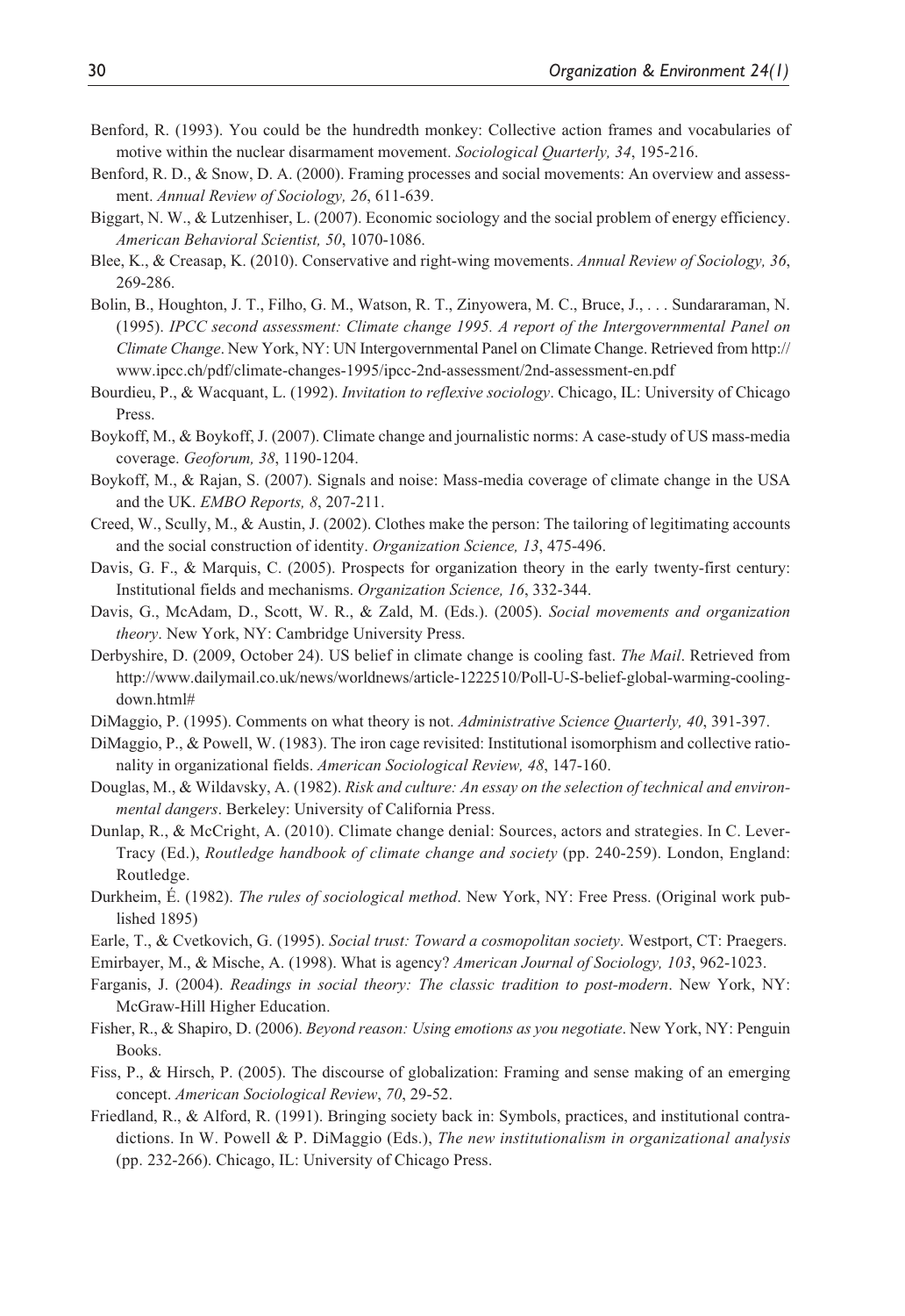Gamson, W. (1992). *Talking politics*. Cambridge, England: Cambridge University Press.

- Goodall, A. (2008). Why have the leading journals in management (and other social sciences) failed to respond to climate change? *Journal of Management Inquiry, 17*, 408-420.
- Greenwood, R., & Hinings, C. (1996). Understanding radical organizational change: Bringing together the old and the new institutionalism. *Academy of Management Review, 21*, 1022-1054.
- Guillen, M. (2006). *The Taylorized beauty of the mechanical: Scientific management and the rise of modernist architecture*. Princeton, NJ: Princeton University Press.
- Hannan, M., & Freeman, J. (1977). The population ecology of organizations. *American Journal of Sociology, 82*, 929-964.
- Hoffman, A. (2010). Climate change as a cultural and behavioral issue: Addressing barriers and implementing solutions. *Organizational Dynamics, 39*, 295-305
- Hoffman, A. (in press). The culture and discourse of climate skepticism. *Strategic Organization*.
- Hoffman, A., & Jennings, P. D. (in press). The BP Oil Spill as a Cultural Anomaly? Institutional Context, Conflict and Change. *Journal of Management Inquiry*.
- Hoffman, A., & Ocasio, W. (2001). Not all events are attended equally: Toward a middle-range theory of industry attention to external events. *Organization Science, 12*, 414-434.
- Hulme, M. (2009). *Why we disagree about climate change: Understanding controversy, inaction and opportunity*. Cambridge, England: Cambridge University Press.
- Hulme, M. (2010). The idea of climate change: Exploring complexity, plurality and opportunity. *Gaia, 19*, 171-174.
- Kahan, D., Braman, D., & Jenkins-Smith, H. (2010). Cultural cognition of scientific consensus. *Journal of Risk Research, September*, 1-28.
- Kuhn, T. (1970). *The structure of scientific revolutions*. Chicago, IL: University of Chicago Press.
- Leiserowitz, A., Maibach, E., & Roser-Renouf, C. (2008). *Climate change in the American mind: Americans' climate change beliefs, attitudes, policy preferences, and actions* (Yale Project on Climate Change). Retrieved from http://www.climatechangecommunication.org/images/files/Climate\_Change\_in\_the \_American\_Mind.pdf
- Lord, C., Ross, L., & Lepper, M. (1979). Biased assimilation and attitude polarization: The effects of prior theories on subsequently considered evidence. *Journal of Personality and Social Psychology, 37*, 2098-2109.
- McAdam, D., & Scott, W. R. (2005). Organizations and movements. In D. McAdam & W. R. Scott (Eds.), *Social movements and organization theory* (pp. 4-40). New York, NY: Cambridge University Press.
- McCormick, S. (2009). From politico-scientists to democratizing science movements: The changing climate of citizens and science. *Organization & Environment, 22*, 34-51.
- McCright, A., & Dunlap, R. (2000). Challenging global warming as a social problem: An analysis of the conservative movement's counter-claims. *Social Problems, 47*, 499-522.
- McCright, A., & Dunlap, R. (2003). Defeating Kyoto: The conservative movement's impact on U.S. climate change policy. *Social Problems, 50*, 348-373.
- McCright, A., & Dunlap, R. (2010). Anti-reflexivity: The American conservative movement's success in undermining climate science and policy. *Theory, Culture & Society, 27*, 100-133.
- Meyer, D., & Staggenborg, S. (1996). Movements, counter movements, and the structure of political opportunity. *American Journal of Sociology, 101*, 1628-1660.
- Montopoli, B. (2010, February 23). Bernie Sanders: Climate change skeptics like those who downplayed Nazism. *CBS News*. http://www.cbsnews.com/8301-503544\_162-6236161-503544.html
- National Research Council. (2010). *Limiting the magnitude of future climate change*. Washington, DC: National Academies Press.
- Nerlich, B. (2010). Climategate: Paradoxical metaphors and political parties. *Environmental Values, 19*, 419-442.
- Nigam, A., & Ocasio, W. (2010). Event attention, environmental sensemaking, and change in institutional logics: An inductive analysis of the effects of public attention to Clinton's health care reform initiative. *Organization Science, 21*, 823-841.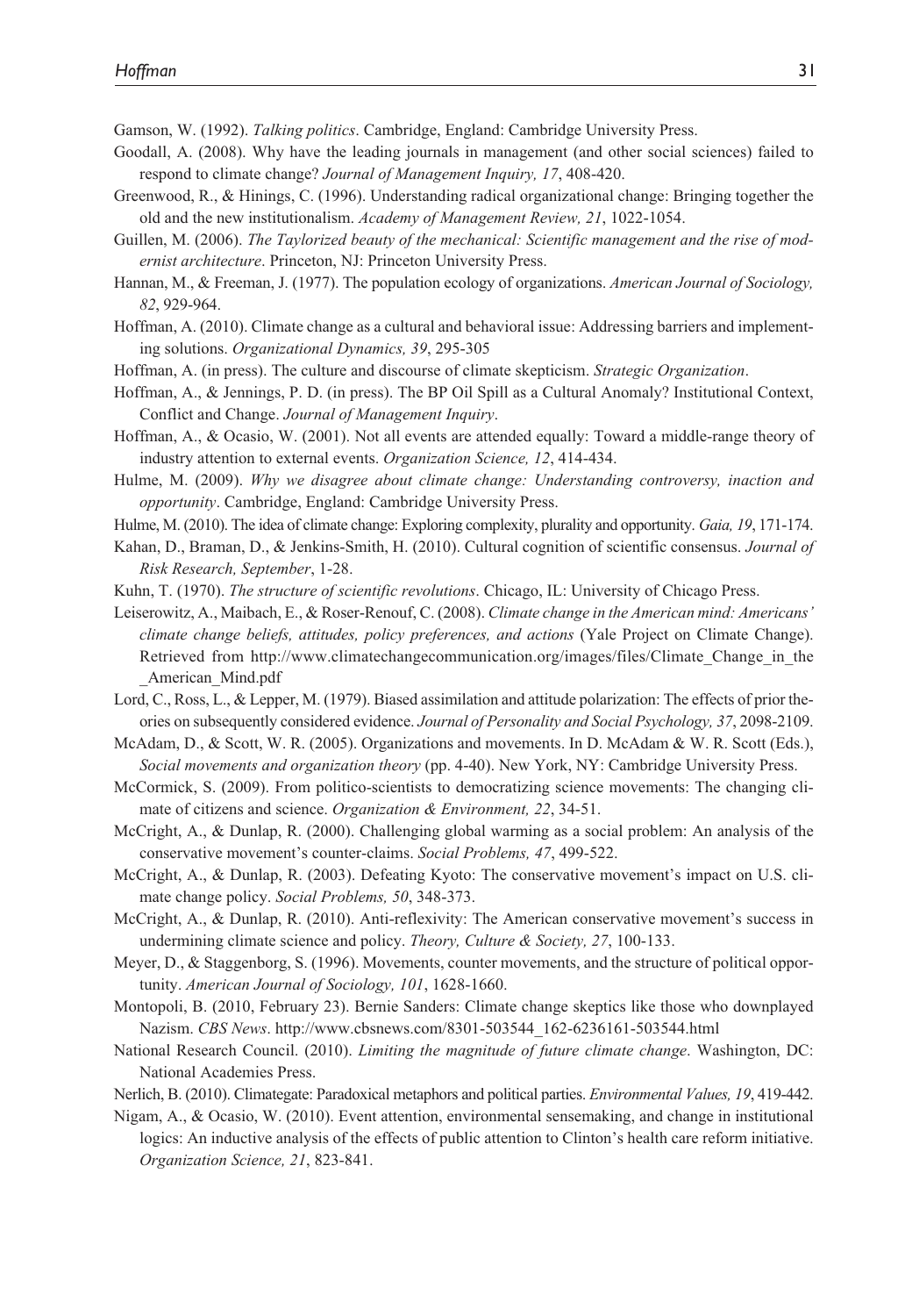- Norgaard, K. (2006). We don't really want to know: The information-deficit model, environmental justice and socially organized denial of global warming in Norway. *Organization & Environment, 19*, 347-370.
- Oreskes, N. (2004). The scientific consensus on climate change. *Science, 306*, 1686.
- Oreskes, N., & Conway, E. (2010). *Merchants of doubt: How a handful of scientists obscured the truth on issues from tobacco smoke to global warming*. New York, NY: Bloomsbury Press.
- Painter, J. (2010). *Summoned by science: Reporting climate change at Copenhagen and beyond*. Oxford, England: Rueters Institute for the Study of Journalism.
- Parry, M., Canziani, O., Palutikof, J., van der Linden, P., & Hanson, C. (Eds.). (2007). *Contribution of Working Group II to the fourth assessment report of the Intergovernmental Panel on Climate Change*. Cambridge, England: Cambridge University Press.
- Pew Research Center. (2009). *Fewer Americans see solid evidence of global warming: Modest support for cap and trade policy*. Washington, DC: Pew Research Center for the People and the Press. Retrieved from http://pewresearch.org/pubs/1386/cap-and-trade-global-warming-opinion
- Pielke, R. (2007). *The honest broker: Making sense of science in policy and politics*. Cambridge, England: Cambridge University Press.
- Raiffa, H. (1985). *The art and science of negotiation*. Boston, MA: Belknap Press.
- Rao, H., & Giorgi, S. (2006). Code breaking: How entrepreneurs exploit cultural logics to generate institutional change. *Research in Organizational Behavior, 27*, 279-314.
- Rao, H., Monin, P., & Durand, R. (2003). Institutional change in Toque Ville: Nouvelle cuisines an identity movement in French gastronomy. *American Journal of Sociology, 108*, 795-843.
- Rao, H., Morrill, C., & Zald, M. (2002). Power plays: How social movements and collective action create new organizational forms. *Research in Organizational Behavior, 22*, 239-282.
- Rayner, S. (1992). Cultural theory and risk analysis. In S. Krimsky & D. Golding (Eds.), *Sociological theories of risk* (pp. 83-115). Westport, CT: Praeger.
- Rosa, E., & Dietz, T. (1998). Climate change and society: Speculation, construction and scientific investigation. *International Sociology, 13*, 421-455.
- Schrader-Freschette, K. (1997). Elite folk science and environmentalism. *Organization & Environment*, *10*, 23-25.
- Scott, W. R. (2001). *Institutions and organizations*. London, England: SAGE.
- Suddaby, R., & Greenwood, R. (2005). Rhetorical strategies of legitimacy. *Administrative Science Quarterly, 50*, 35-67.
- Swidler, A. (1986). Culture in action: Symbols and strategies. *American Sociological Review, 51*, 273-286.
- Thornton, P. (2002). The rise of the corporation in a craft industry: Conflict and conformity in institutional logics. *Academy of Management Journal, 45*, 81-101.
- Thornton, P. (2004) Markets from culture: Institutional logics and organizational decisions in higher education publishing. Stanford, CA: Stanford University Press.
- Thornton, P., & Ocasio, W. (2008). Institutional logics. In R. Greenwood, C. Oliver, R. Suddaby, & K. Sahlin-Andersson (Eds.), *The Sage handbook of organizational institutionalism* (pp. 99-129). Los Angeles, CA: SAGE.
- Tushman, M., & O'Reilly, C. (2007). Research and relevance: Implications of Pasteur's quadrant for doctoral programs and faculty development. *Academy of Management Journal, 50*, 769-774.
- Wade-Benzoni, K., Hoffman, A., Thompson, L., Moore, D., Gillespie, J., & Bazerman, M. (2002). Barriers to resolution in ideologically based negotiations: The role of values and institutions. *Academy of Management Review, 27*, 41-57.
- Wardekker, J., Petersen, A., & van der Sluijs, J. (2009). Ethics and public perception of climate change: Exploring the Christian voices in the US public debate. *Global Environmental Change, 19*, 512-521.
- Weber, K., Heinze, K., & DeSoucey, M. (2008). Forage for thought: Mobilizing codes in the movement for grass-fed meat and dairy products. *Administrative Science Quarterly, 53*, 529-567.